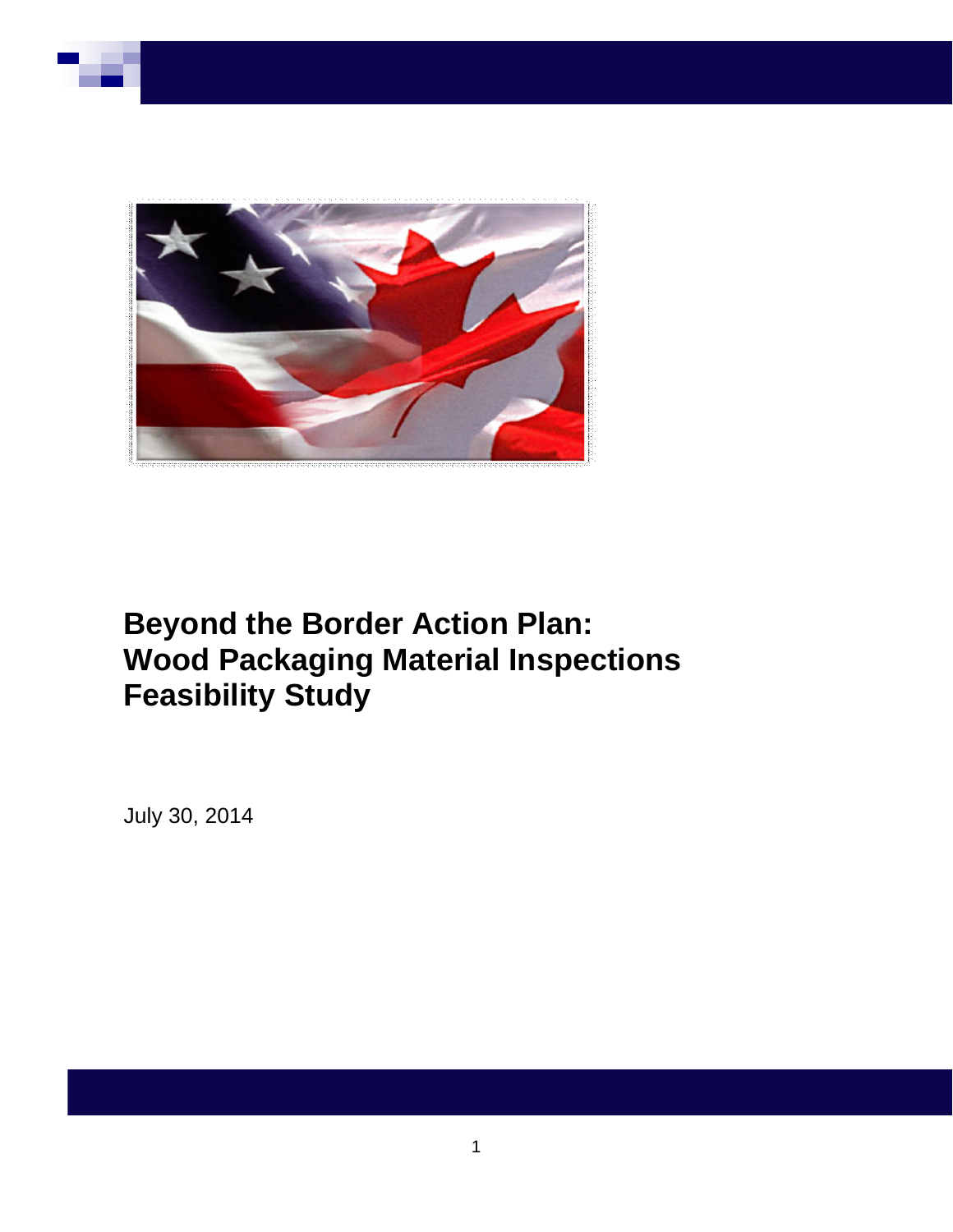# **Executive Summary**

As part of the *Beyond the Border* (BtB) Action Plan, Canada and the United States (U.S.) formed a working group between the Canada Border Services Agency (CBSA), the United States Department of Agriculture (USDA)'s Animal and Plant Health Inspection Service (APHIS), U.S. Customs and Border Protection (CBP) and the Canadian Food Inspection Agency (CFIA). The group was tasked with comparing Canadian and U.S. legislation and operational realities to determine whether a harmonized perimeter approach to the collaborative inspection of wood packaging material (WPM) at the first point of arrival (FPOA) is feasible in the marine mode.

The following chart presents an overview of the key areas that were explored and to what extent these areas would impact the adoption of an expanded perimeter approach to inspecting WPM at the FPOA.



#### **Legend**

- No challenges to implementing a perimeter approach
- Minor challenges to implementing a perimeter approach
- Major challenges to implementing a perimeter approach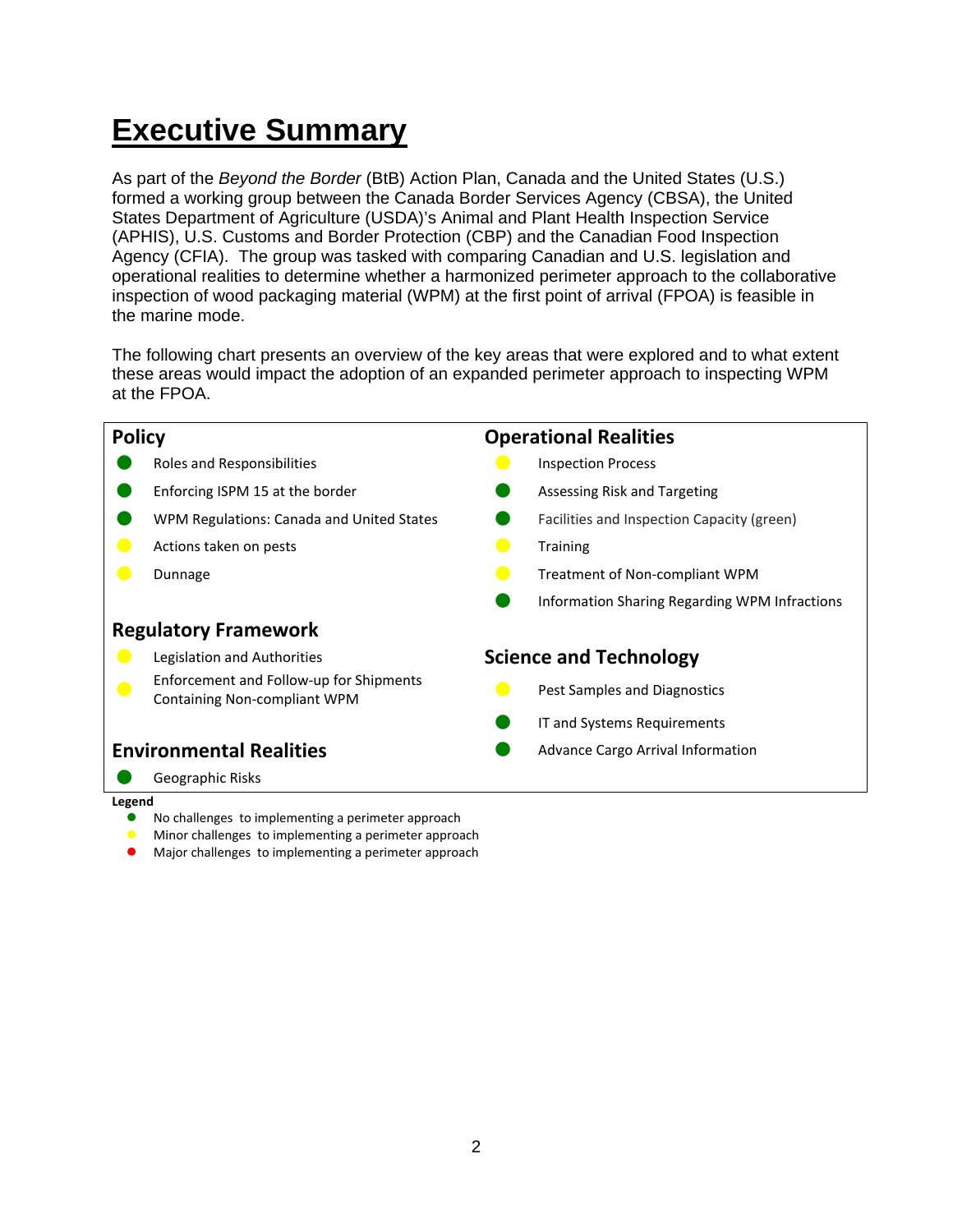# **Table of Contents**

| $\mathbf 1$  |  |  |
|--------------|--|--|
| $\mathbf{2}$ |  |  |
| 3            |  |  |
| 4            |  |  |
| 5            |  |  |
| 6            |  |  |
| $\mathbf{7}$ |  |  |
| 8            |  |  |
| 9            |  |  |
| 10           |  |  |
| 11           |  |  |
| 12           |  |  |
| 13           |  |  |
|              |  |  |
|              |  |  |
|              |  |  |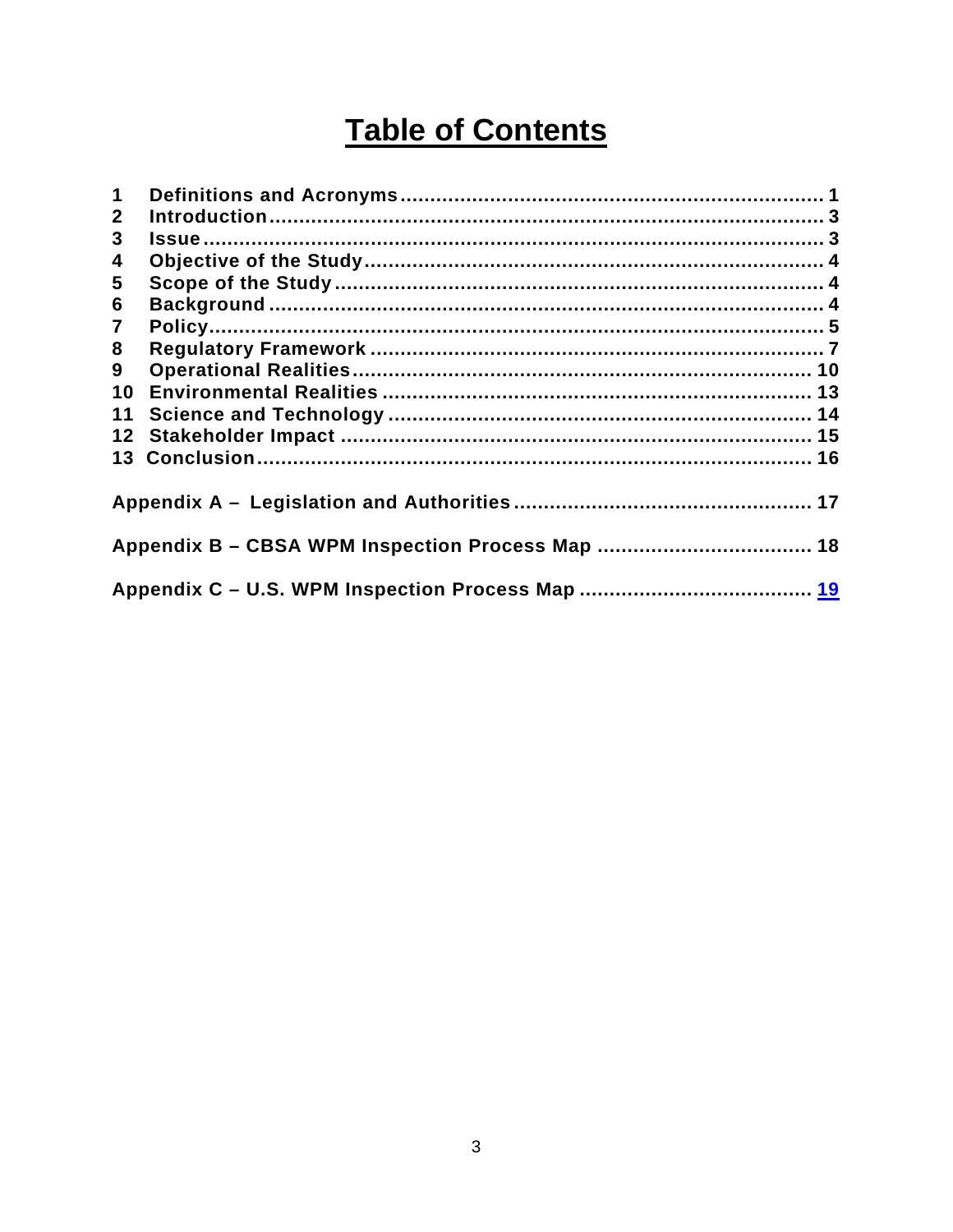# **1 Definitions and Acronyms**

For the purposes of this study, the following definitions and acronyms are used:

"APHIS" refers to the United States Department of Agriculture's Animal and Plant Health Inspection Service.

"BtB" refers to the *Beyond the Border* Action Plan

"CBP" refers to U.S. Customs and Border Protection.

"CBPAS" refers to a CBP Agriculture Specialist.

"CBSA" refers to the Canada Border Services Agency.

"CFIA" refers to the Canadian Food Inspection Agency.

"Contraband" refers to goods whose entry into Canada or the U.S. is prohibited by law, and includes non-compliant wood packaging material.

"CSI-RT" refers to CBP's Container Security Initiative Remote Targeting system.

"Dunnage" refers to wood packaging material used to secure or support a commodity but which does not remain associated with the commodity.

"First Point of Arrival (FPOA)" refers to the first perimeter point of arrival in Canada or the U.S. reached by the marine vessel and goods from international waters.

"Inspection" refers to any activity that is carried out for the purpose of verifying compliance with International Standard for Phytosanitary Measures 15, *Regulation of Wood Packaging Material in International Trade* (ISPM 15), and includes all steps involved from targeting through to final enforcement action(s) and disposition.

"ICSS" refers to the *Beyond the Border* Action Plan's Integrated Cargo Security Strategy.

"International Plant Protection Convention" (IPPC) refers to the International Plant Protection Convention, as deposited with the Food and Agriculture Organization of the United Nations (FAO) in Rome in 1951 and as subsequently amended. As of November 2012, 177 governments adhere to the IPPC.

"ISPM 15" refers to the International Standard for Phytosanitary Measures 15, *Regulation of Wood Packaging Material in International Trade*.

"In-bond" refers to a container entering either Canada or the U.S. that is destined for the other country.

"NPPO" refers to a National Plant Protection Organization, an official service established by a government to discharge the functions specified by the International Plant Protection Convention (IPPC).

"Perimeter" refers to Canadian and U.S. marine ports of arrival, and the analysis does not include any other mode of transport.

"Pest" refers to any organism that is injurious or potentially injurious, whether directly or indirectly, to plants or products or by-products of plants, and includes any plant prescribed as a pest. **This study and the related ICSS pilots are only concerned with macroscopic (***i.e.* **visible to the human eye) pests associated with wood packaging material ("wood pests").**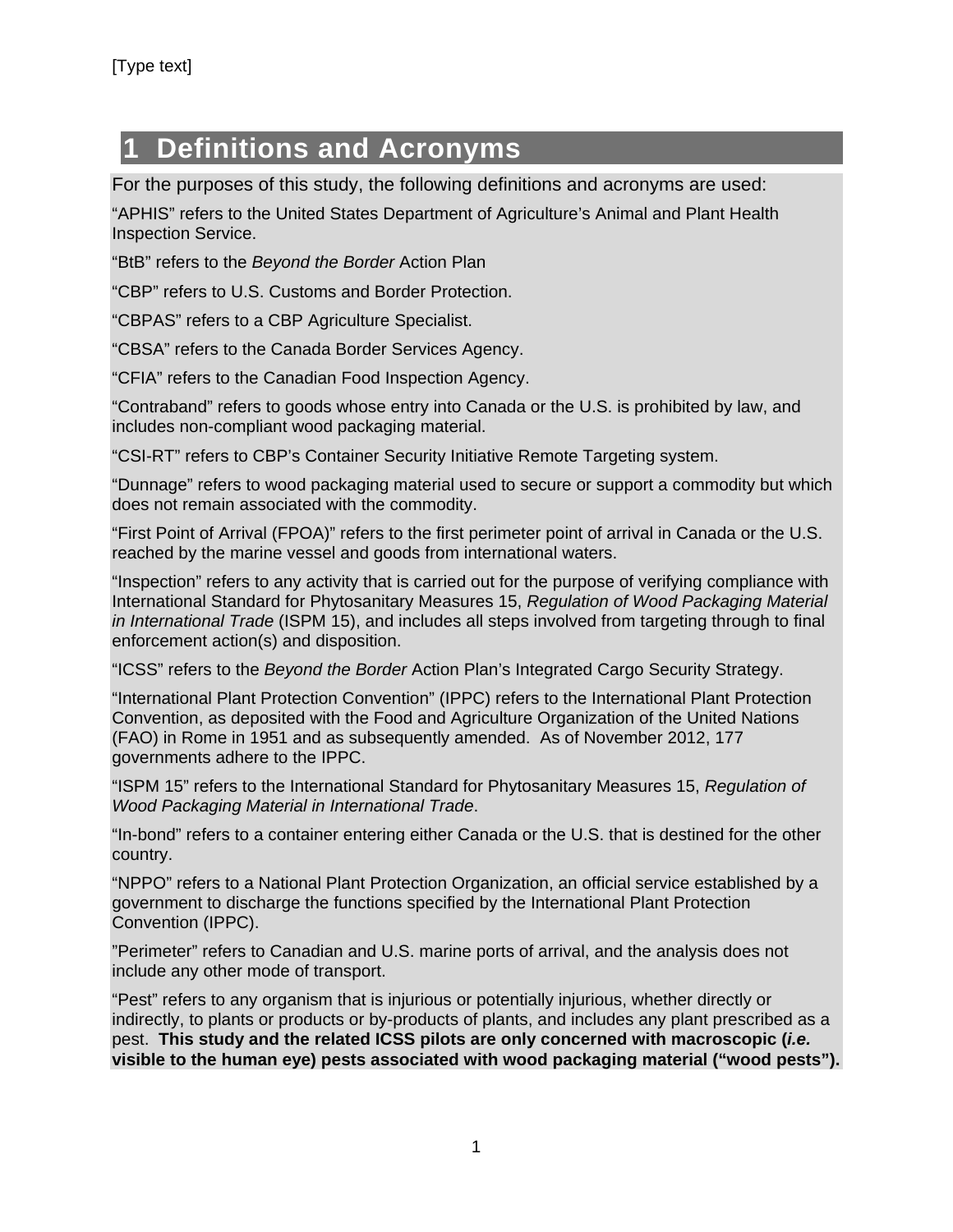"Pest Risk Analysis" refers to the process of evaluating biological or other scientific and economic evidence to determine whether an organism is a pest, whether it should be regulated, and the strength of any phytosanitary measures to be taken against it.

"Quarantine Pest" refers to a pest of potential economic importance to the area endangered thereby and not yet present there, or present but not widely distributed and being officially controlled.

"USDA" refers to the United States Department of Agriculture.

"WPM", wood packaging material, refers to wood or wood products (excluding paper products) used in supporting, protecting or carrying a commodity (includes dunnage).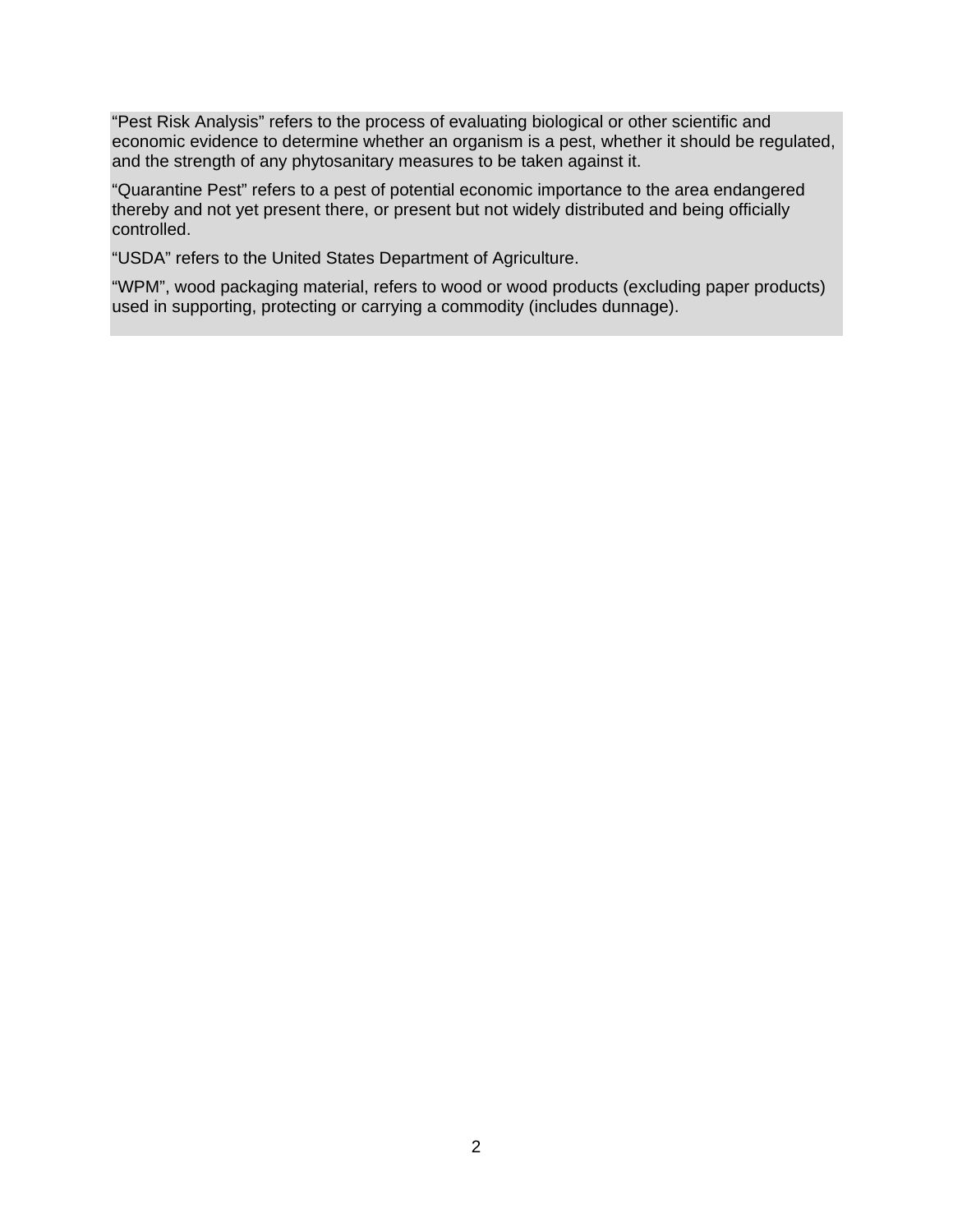# **2 Introduction**

### *Beyond the Border* **Action Plan**

On February  $4<sup>th</sup>$ , 2011, Canada and the United States (U.S.) issued a declaration establishing a new long-term partnership built on a perimeter approach to security in North America. One of the main goals of the *Beyond the Border* (BtB) *Action Plan* is to strengthen our shared security and continue addressing threats to both countries at the earliest stage possible. As Canada and the United States work to implement the *BtB Action Plan*, our common goal is to develop and utilize harmonized processes to identify and stop threats before they arrive in either Canada or the U.S.

The *Integrated Cargo Security Strategy* (ICSS), one of the strategies under the *BtB Action Plan*, focuses in particular on this strategic goal and provides a framework in which we can work collaboratively to enhance the safety and security of cargo arriving from abroad via the Canada-U.S. supply chain. Through enhanced information sharing, joint risk assessment, and collaborative inspections, Canada and the U.S. can mitigate risks effectively at the earliest opportunity. Initiatives under the ICSS include, but are not limited to marine pilots in Prince Rupert, BC, Montreal, QC and Newark, NJ. The success that these pilots have in effecting an appreciable reduction in inspections at the Canada-U.S. land border should be factored into the longer-term considerations regarding the viability of pursuing a full and permanent ICSS implementation strategy.

This feasibility study represents a preliminary, but critical step in the joint Canada-U.S. consideration of prerequisite factors and circumstances that could enable a future wood packaging material (WPM) perimeter inspection regime based on BtB principles.

### *Wood Packaging Material Inspections Feasibility Study*

The BtB *Action Plan* directed the establishment of a joint Canada-U.S. working group to conduct a WPM feasibility study that assessed policy, program or operational changes that would be required to move WPM inspections away from the shared border and to the perimeter. Working group members include representatives from the Canada Border Services Agency (CBSA), the United States Department of Agriculture (USDA)'s Animal and Plant Health Inspection Service (APHIS), U.S. Customs and Border Protection (CBP) and the Canadian Food Inspection Agency (CFIA). The CBSA is the Canadian lead for this study, and the official author. APHIS is the U.S. lead for the working group, while the CFIA and CBP provide technical expertise and essential support.

# **3 Issue**

The CFIA and APHIS have cited a growing number of wood pests of concern in both countries as a result of wood-pest introduction from cargo originating offshore. The pilot is to determine if adopting a harmonized perimeter approach to sharing inspection information will facilitate the inbond movement of goods across the Canada-U.S. border by shifting our focus on mitigating wood-pest introduction from our individual borders to the perimeter.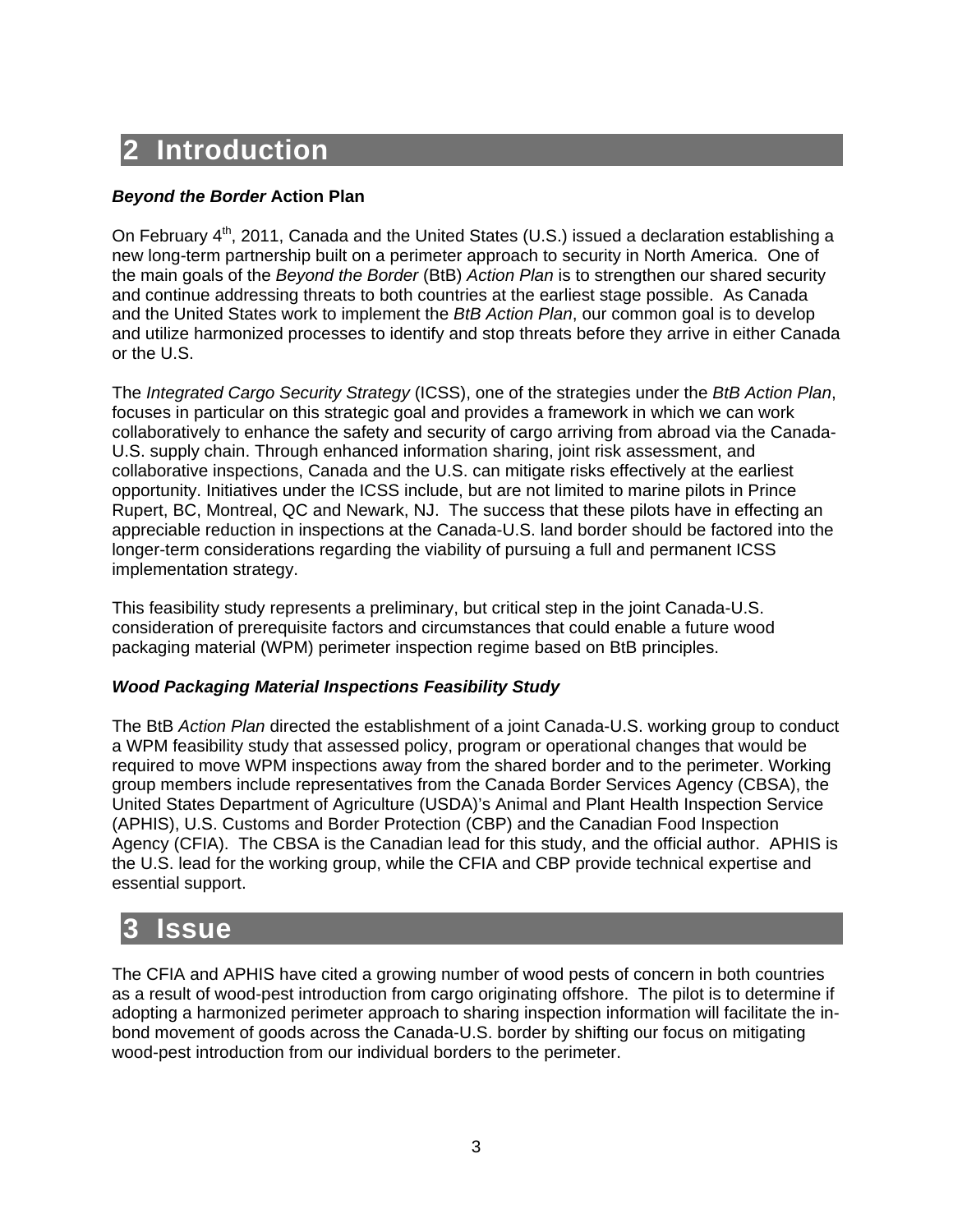# **4 Objective of this Study**

The intent of this study is to compare Canadian and U.S. legislation and operational realities to determine whether a harmonized perimeter approach to WPM inspections at the first point of arrival (FPOA) is feasible in the marine mode.

# **5 Scope of this Study**

To complete this study, the WPM Inspections Feasibility Study Working Group (Working Group) undertook a comparison of Canadian and U.S. policies and procedures surrounding the inspection of WPM. However, the scope of this document is to outline the major challenges identified to adopting a harmonized perimeter approach to WPM arriving in the marine mode at the FPOA.

This document offers a summary of the key areas examined by the Working Group, and focuses on how these components would impact the future implementation of a possible expanded perimeter approach to sharing WPM inspection information.

Note: While there are numerous other types of agricultural risks, this study only addresses wood-pest risks associated with WPM.

# **6 Background**

## **Description and Justification for WPM Regulation**

WPM refers to wood or wood products (excluding paper products) used in supporting, protecting or carrying a commodity, and includes dunnage used to secure or support a commodity, which does not remain associated with the commodity. WPM constructed from the wood of any plant species that is not manufactured, including dunnage, pallets, spacers, bearers, crating, etc., including wood bracing not permanently attached to freight vehicles or containers (e.g. flat rack and flatbed containers) and WPM imported as a commodity are required to be treated to meet *International Standard for Phytosanitary Measures 15*, *Regulation of Wood Packaging Material*  in International Trade (ISPM 15) standards.<sup>1</sup> Canada and the U.S. are both signatories to the International Plant Protection Convention (IPPC), and therefore adhere to the requirements of ISPM 15.

The risk represented by WPM varies depending on the quality, conditioning and degree of finishing of the wood. The better the quality of wood used, the less likely it is that the WPM may be infested with regulated pests, many of which have been detected on wood dunnage, pallets, crating or other WPM.

The introduction of the Asian long-horned beetle, pine shoot beetle, emerald ash borer and other regulated pests now established in parts of North America can be linked to international

<sup>-</sup><sup>1</sup> ISPM 15 considers WPM constructed of both manufactured and non-manufactured wood to be regulated commodities (e.g., a plywood crate with a non-manufactured wood frame).

² Only material listed in 7CFR 319.40-3(a) is regulated from Canada. WPM is not in that section. Canada was also listed as exempt in the comments when the regulation was published.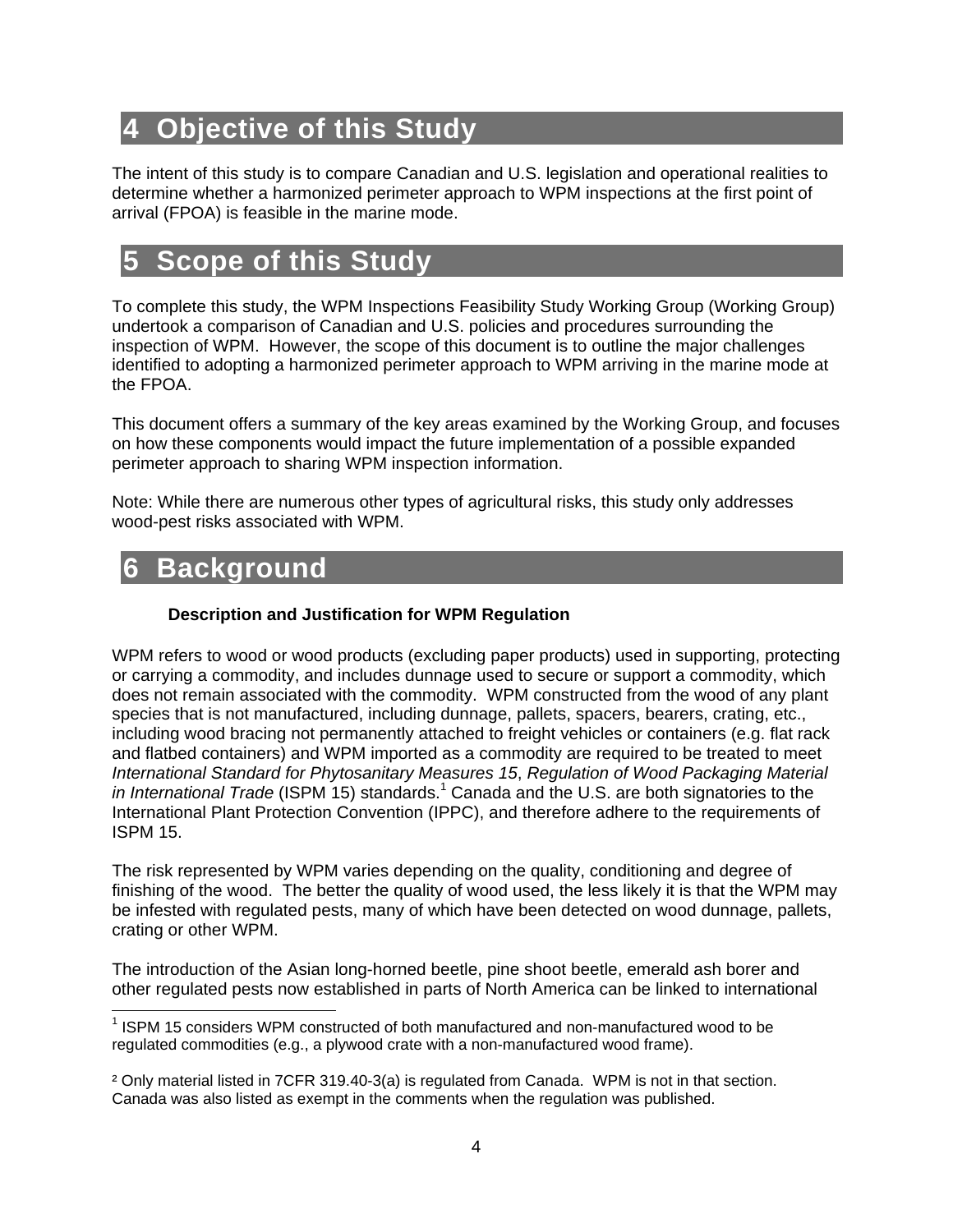shipments that contained infested WPM. International standards, such as ISPM 15, recognize that the inherent pest risks associated with the international movement of unmanufactured WPM which has not been treated. The guideline represents a mechanism by which any country may establish regulatory controls in a manner that is internationally recognized and transparent. In order to enforce suggested regulatory controls, the onus is on each National Plant Protection Organization (NPPO) country as a signatory to the international standard, to ensure that they have the appropriate legislative authority. The CFIA is the official NPPO for Canada, while APHIS is the NPPO for the U.S. WPM policy development and maintenance falls under the responsibilities of these organizations.

### **Current Status of WPM Inspections**

Canada and the U.S. currently employ a bilateral agreement which exempts both countries from ISPM 15 requirements.² WPM originating from off-continent and travelling in-bond through either country is still considered offshore in origin, and must therefore comply with the international standard.

# **7 Policy**

## **Comparison of WPM Programs in Canada and the United States**

### **Roles and Responsibilities**

| <b>CFIA and APHIS</b>                       | <b>CBSA and CBP</b>                           |
|---------------------------------------------|-----------------------------------------------|
|                                             |                                               |
| The CFIA and APHIS are responsible for      | The CBSA and CBP are responsible for the      |
| policy development and interpretation with  | inspection and enforcement operations related |
| respect to WPM, and providing technical     | to WPM at the border.                         |
| support to the public, as well as other     |                                               |
| government agencies, including the CBSA and | The CBSA currently enforces WPM               |
| CBP.                                        | requirements in the marine mode only.         |
|                                             |                                               |

The CBSA and CBP work collaboratively with the CFIA and APHIS, respectively, to ensure the effective enforcement of ISPM 15 at the U.S.-Canadian border.

| i perimeter approach<br>, implementing<br>challenges<br>s and Responsibilities.<br>, Roles<br>NC.<br>. |  |
|--------------------------------------------------------------------------------------------------------|--|

### **Enforcement of ISPM 15 at the Border**

| <b>Mode</b> | <b>Canada</b> | U.S. |
|-------------|---------------|------|
| Highway     | ×             |      |
| Marine      |               |      |
| Air         | ×             |      |
| Rail        |               |      |

Due to operational capacity, ISPM 15 is currently enforced at the Canadian border by the CBSA in the marine mode of transport only.

CFIA policy does not limit the enforcement of its provisions to any mode, and CFIA inspectors enforce

WPM regulations in Canada whenever WPM is intercepted inland.

The limited enforcement of ISPM 15 by the CBSA at the Canadian border does not present an obstacle to implementing a perimeter approach in the marine mode.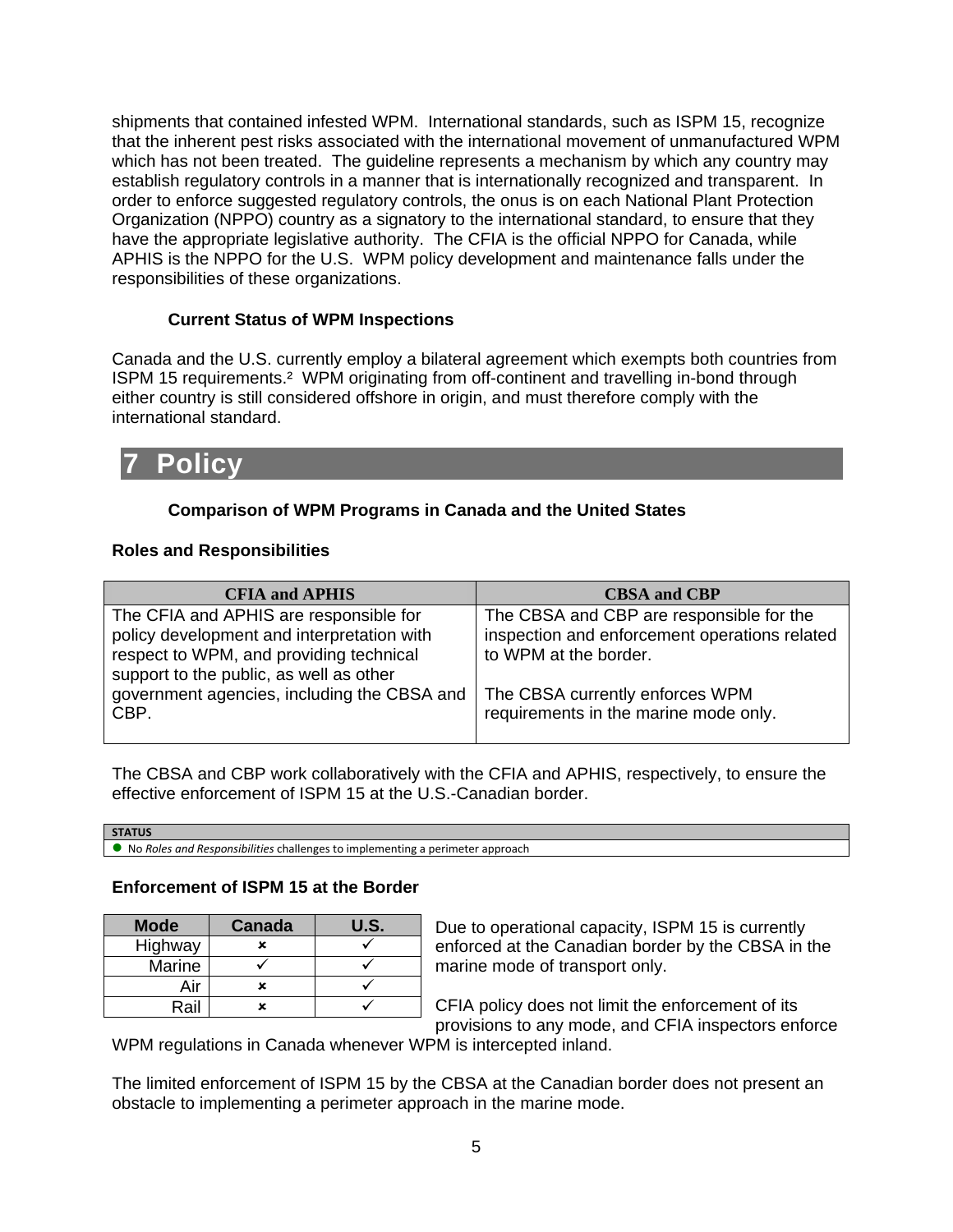**STATUS**

No ISPM 15 enforcement challenges to implementing a perimeter approach in the marine mode.

### **WPM Regulations: Canada and United States**

Canada and the U.S. are both signatories to the International Plant Protection Convention (IPPC), and therefore adhere to the requirements of ISPM 15.

The following commodities are regulated under each country's regulations:

 WPM constructed from the wood of any plant species that is not manufactured, including dunnage, pallets, spacers, bearers, crating, and wood bracing not permanently attached to freight vehicles or containers (e.g. flat rack and flatbed containers).

*Exemptions include*:

- WPM made entirely from thin wood (6 mm or less in thickness)
- WPM made wholly of processed wood material, such as plywood, particle board, oriented strand board or veneer that has been created using glue, heat or pressure, or a combination thereof
- Barrels for wine and spirit that have been heated during manufacturing, gift boxes for wine, cigars and other commodities made from wood that has been processed and/or manufactured in a way that renders it free of pests
- Wood shavings, sawdust and wood wool used to stabilize a commodity
- Wood components permanently attached to freight vehicles and containers

Both countries duplicate the above-mentioned exemptions. As well, the U.S. recognizes a U.S. Department of Defense stamp in lieu of the ISPM15 for returning U.S. Department of Defense (DOD) cargo imported by the Department or DOD contractors to the Department or DOD contractors. Canada accepts a special import permit issued by the CFIA to the Department of National Defence. Both countries recognize these alternative approaches as deemed equivalent to meeting ISPM 15 requirements for returning military cargo.

These alternative approaches do not represent a challenge to implementing the perimeter approach to the extent that Canada recognizes and accepts the U.S. DOD stamp as equivalent to the ISPM 15 marking.

No *WPM Regulation* challenges to implementing a perimeter approach

#### **Actions taken on wood pests**

| <b>CBSA and CFIA</b>                                                                                                                             | <b>CBP</b> and <b>APHIS</b>                                                                                                                   |
|--------------------------------------------------------------------------------------------------------------------------------------------------|-----------------------------------------------------------------------------------------------------------------------------------------------|
| Canadian policy is to refuse the container entry<br>into Canada, order fumigation when required,<br>and order the container removed from Canada. | Refuse entry, and any mitigative action is<br>considered a safeguarding measure.                                                              |
| The CBSA and the CFIA do not make any<br>distinction between whether pests are<br>discovered "in" the WPM or "on" the WPM.                       | CBP and APHIS make a distinction, and treat<br>pests discovered "in" WPM as an automatic<br>refusal, but after further investigation they can |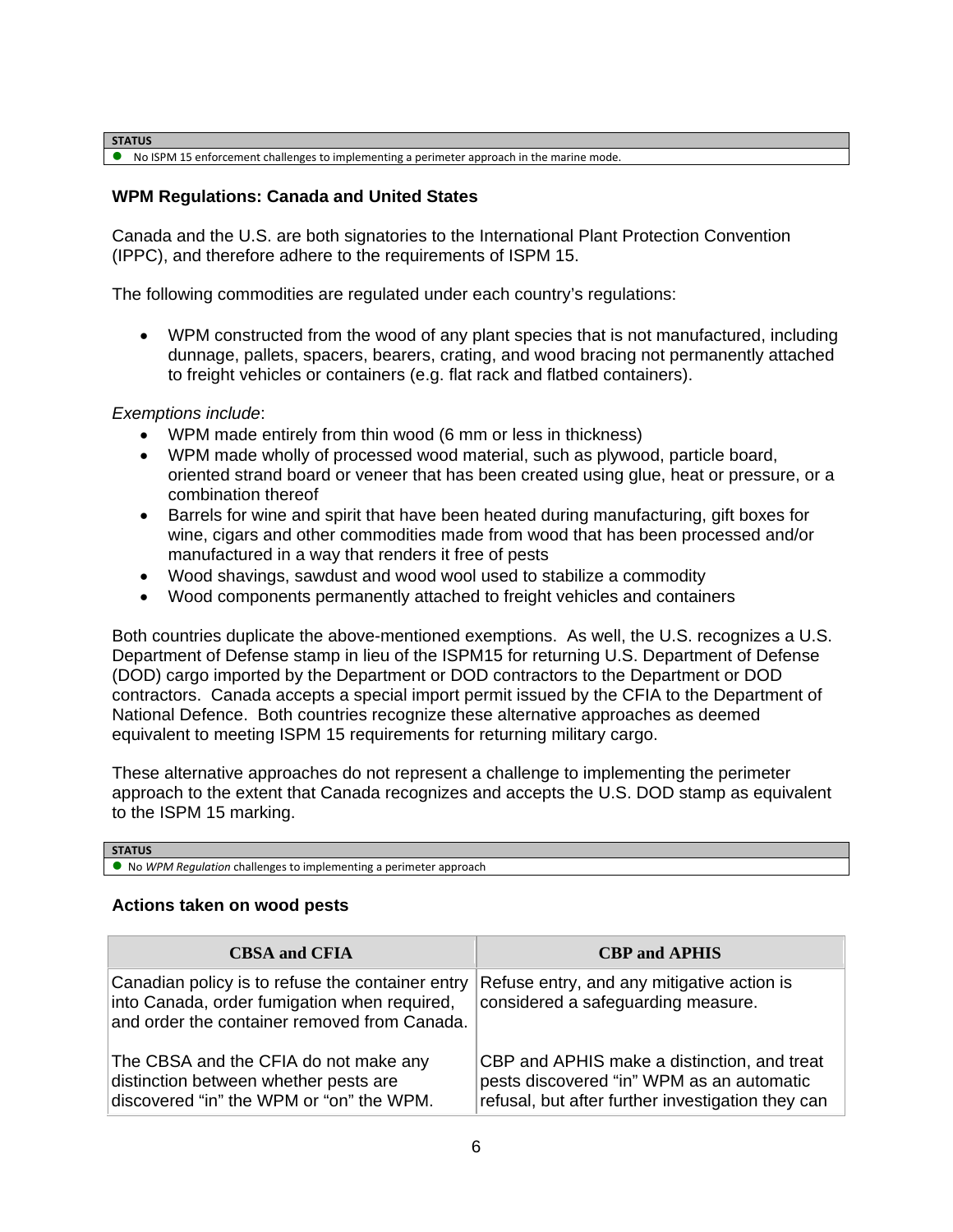Pests found 'on' marked wood and determined not of quarantine concern for wood can be treated and released. The additional options could make U.S. entry more desirable

#### **STATUS**

Minor *Actions taken on Wood Pests* challenges to implementing a perimeter approach

#### **Dunnage**

| <b>CBSA and CFIA</b>                         | <b>CBP</b> and <b>APHIS</b>                 |
|----------------------------------------------|---------------------------------------------|
| All dunnage, with or without the proper ISPM | All ISPM 15-marked dunnage is compliant     |
| 15 mark, is considered non-compliant and is  | while unmarked dunnage is considered non-   |
| subject to action in accordance with CFIA    | compliant and is subject to action at CBP's |
| policy.                                      | discretion under APHIS's authority.         |

This difference in determinations of compliant cargo between Canada and the U.S. presents a potential challenge as dunnage is not admissible to Canada.

#### **STATUS**

Minor *Dunnage* challenges to implementing a perimeter approach

# **8 Regulatory Framework**

#### **Legislation and Authorities**

*For a detailed list of acts, regulations, guidelines, and legislation pertaining to WPM inspections in Canada and the U.S., please see Appendix A.* 

The Working Group notes that legislative/regulatory changes may be required, which may lead to additional funding requirements, as well as funding for additional inspections. An assumption for this study is that there will be impacts and resource considerations for any changes to current policies, procedures and regulations.

The Working Group has identified the following three legislative issues as being areas to address with regards to adopting a harmonized perimeter approach to information sharing:

1**.** Phytosanitary requirements

In Canada, a valid phytosanitary certificate is accepted in lieu of an IPPC mark from all countries with the exception of China. However, the U.S. does not accept phytosanitary certificates for WPM.

For this reason, Canada cannot order a container removed if accompanied by a valid phytosanitary certificate. The likelihood of a U.S.-destined shipment being accompanied by a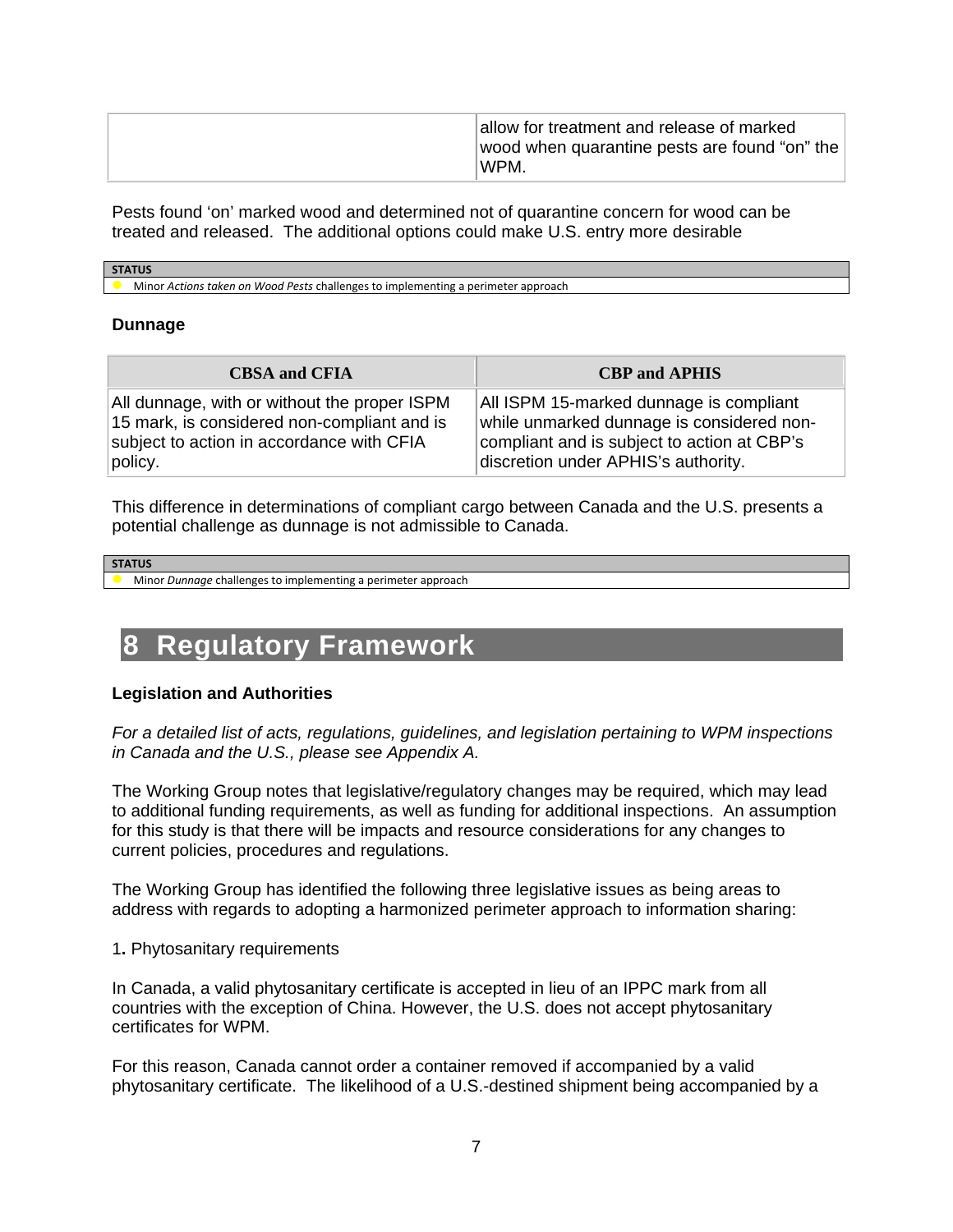phytosanitary certificate for WPM, but no IPPC mark, are very minimal, as industry is well-aware that the U.S. does not allow for this alternative.

2**.** Inspection authorities

| CBSA                                                                                                                                                                                         | <b>CBP</b> |
|----------------------------------------------------------------------------------------------------------------------------------------------------------------------------------------------|------------|
| The CFIA has delegated authority to the CBSA The USDA has delegated authority to CBP to<br>to inspect WPM at all Canadian marine ports of linspect WPM at all U.S. ports of entry.<br>entry. |            |

The authorities to perform in-bond WPM inspections and make entry decisions at the FPOA, including ordering non-compliant shipments removed, exist in both Canada and the U.S.

To begin implementation of a harmonized perimeter approach, Canada and the U.S. determined that the country conducting the inspection at the FPOA would begin by providing inspection information on the targeted "in-bond" shipments, while inspection authorities are maintained by the each of the respective countries.

The FPOA country's border authorities are to undertake an inspection consistent with existing policy and procedures of that country, and share the findings of these inspections with the country receiving the "in-bond shipment". Targeted shipments that are found to be noncompliant with the regulatory requirements of the country of FPOA are to be refused entry, and dealt with in a manner consistent with that country's laws and policies.

Information gathered by the CBSA/CBP through the inspection is to be shared with the other country's authorities via CSI-RT, prior to the container proceeding "in-bond" to the importing country. The importing country maintains the right to re-inspect any of these containers when they reach the land border. Based on this model, the Working Group concluded that the existing delegations are sufficient for the purposes of adopting an information-sharing perimeter approach.

3. Penalties

**Both countries believe that the cost to the shipper of re-exporting refused, noncompliant containers is a significant and harmonized punitive action which both countries could immediately use to address offences.** 

| <b>CBSA</b>                                                                               | <b>CBP</b>                                                                                                                                                                                                                                                                                                                                                                  |
|-------------------------------------------------------------------------------------------|-----------------------------------------------------------------------------------------------------------------------------------------------------------------------------------------------------------------------------------------------------------------------------------------------------------------------------------------------------------------------------|
| The CBSA does not currently issue monetary<br>penalties for non-compliant WPM violations. | CBP issues monetary penalties against the CBP<br>bonds of those who do not comply with WPM<br>regulations (e.g., fail to export a shipment with<br>infested WPM). CBP can issue these penalties<br>to those documented importers, carriers, or<br>bonded custodians who have made multiple<br>attempts to enter violative WPM or who attempt<br>to conceal a WPM violation. |

CBP issues penalties for non-compliant WPM only in the U.S. CBP tracks the party in care and control of non-compliant shipment during an annual year, and on the 6th infraction, penalties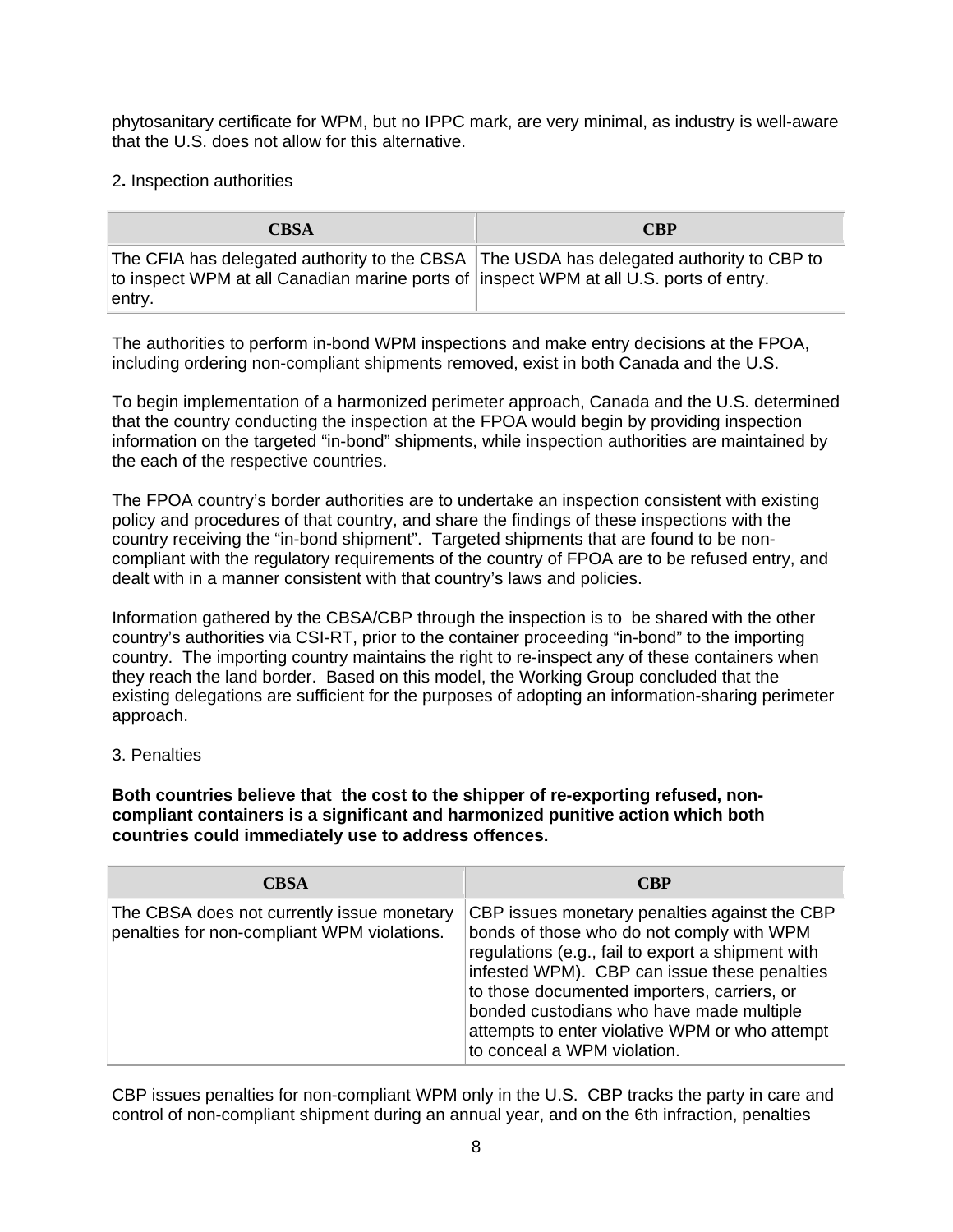may be incurred. The CBSA is not authorized to issue these same penalties on behalf of CBP for U.S.-bound shipments upon their arrival at Canadian ports of entry. CBP cannot count incidences of non-compliance in Canada towards its tally of infractions.

The CBSA does have a penalty structure that CBSA officers enforce commercially, and the CBSA is committed to exploring the possibility of integrating penalties for non-compliant WPM infractions into this existing penalty structure.

There is a need to ensure that the enforcement authorities are equivalent in both countries to avoid incentivizing the shipment of goods to the country with the lower penalty for noncompliance. The WG also noted the importance of aligning penalty structures as much as possible without impeding existing practices or going beyond the sovereign decisions made in each country.

However, regardless of the types of penalties or deterrents available, both countries would benefit from an increase in interceptions of non-compliant WPM at the FPOA.

A review of penalties for CBSA and CBP was conducted as part of this study for purposes of exploring future bilateral penalty harmonization. The differences in policies for imposing penalties could impact the implementation of the wood packing material pilot if they result in shippers sending their goods to the country with the lower penalties for non-compliance. However, for pilot implementation purposes, each country intends to retain independent responsibility for their respective penalty processes.

#### **STATUS**

Minor *Legislation and Authorities* challenges to implementing a perimeter approach

#### **Enforcement and Follow-up for Shipments Containing Non-compliant WPM**

| <b>CBSA</b>                                                                                                                                                                                                                              | <b>CBP</b>                                                                                                                                                                                                                                                        |
|------------------------------------------------------------------------------------------------------------------------------------------------------------------------------------------------------------------------------------------|-------------------------------------------------------------------------------------------------------------------------------------------------------------------------------------------------------------------------------------------------------------------|
| When a shipment is discovered in Canada<br>containing non-compliant WPM it is ordered<br>removed from Canada. If the shipment is<br>infested with pests, it is ordered treated and<br>removed from Canada.                               | In the U.S., non-compliant shipments are<br>refused entry. However, CBP can allow for the<br>non-compliant WPM to be removed, and<br>replaced with new, compliant WPM.<br>Companies can request this manipulation<br>(separation of cargo from WPM) from the Port |
| The CBSA refuses the entire shipment -<br>the commodity and the accompanying WPM.                                                                                                                                                        | Director's office so the product is not refused<br>entry, but the WPM is still exported.                                                                                                                                                                          |
| The CBSA does not issue monetary penalties<br>for non-compliant WPM. However, the<br>importer or person in care and control of the<br>goods is liable for all costs associated<br>(fumigation, removal, etc.) with non-compliant<br>WPM. | CBP issues monetary penalties against the<br>CBP bonds of importers, carriers, etc. who do<br>not comply with WPM regulations.                                                                                                                                    |

While the CBSA does not currently issue monetary penalties for commercial WPM violations, both the CBSA and CBP nationally target repeat offenders for WPM infractions. However, differences in enforcement for non-compliant WPM may result in shippers sending their goods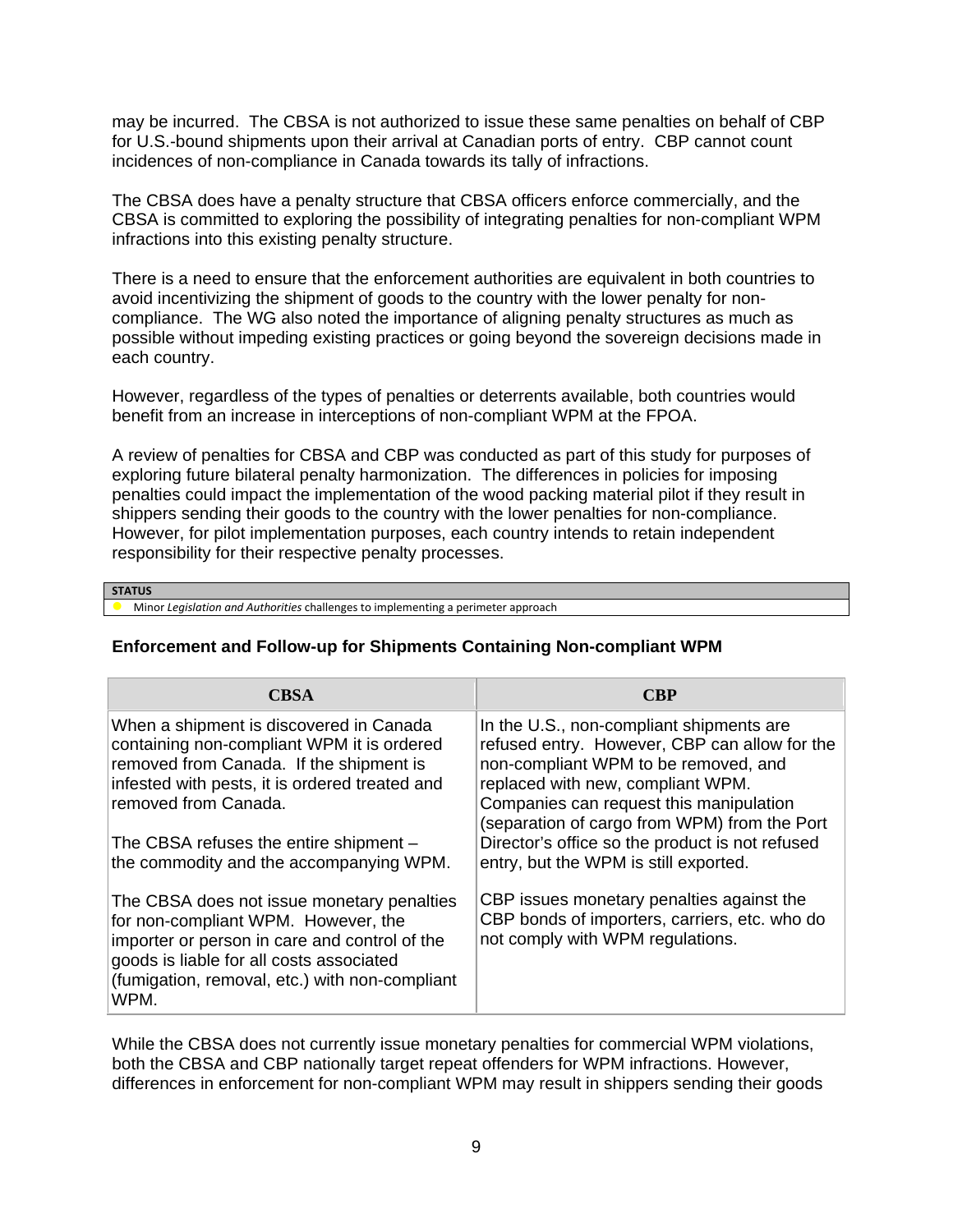to the country that provides additional options for responding to non-compliant shipments or that does not impose monetary penalties for non-compliant WPM.

#### **STATUS**

Minor *Enforcement and Follow Up* challenges to implementing a perimeter approach

# **9 Operational Realities**

#### **Inspection Process**

While each country, consistent with relevant policies, applies a slightly different approach to inspecting WPM, the inspection processes of both countries are similar and adhere to the ISPM 15 guidelines.

A detailed overview of each country's inspection procedures can be found in the appendices at the conclusion of this document. The United States requires removal of all WPM that does not carry an ISPM 15 marking. While Canada also requires removal, WPM without a mark or a phytosanitary certificate is first inspected for live pests, and if found, must undergo treatment prior to removal from the country. This difference could be problematic for material that is found non-compliant in the United States but would be exported through Canada.

**STATUS**

Minor *Inspection Process* challenges to implementing a perimeter approach

#### **Assessing Risk and Targeting**

| <b>CBSA</b>                                                                                                                                                | <b>CBP</b>                                                                     |
|------------------------------------------------------------------------------------------------------------------------------------------------------------|--------------------------------------------------------------------------------|
| The CBSA targets for WPM based on historical CBP targets for WPM pest risk based on<br>data and commodities considered high risk for<br>non-compliant WPM. | historical data and commodities considered<br>high risk for non-compliant WPM. |

Both the CBSA and CBP have equivalent practices for targeting of shipments containing WPM.

| <b>STATUS</b>                                                                                                       |
|---------------------------------------------------------------------------------------------------------------------|
| No<br>Assessina נ<br>' challenges<br>to implementing :<br>, perimeter<br>eter approach `<br>. Risk and<br>Targeting |

#### **Facilities and Inspection Capacity**

| <b>CBSA</b>                                                                                                       | <b>CBP</b>                                                                                                                                               |
|-------------------------------------------------------------------------------------------------------------------|----------------------------------------------------------------------------------------------------------------------------------------------------------|
| The CBSA conducts WPM inspections at<br>container examination facilities located in the<br>proximity of the FPOA. | CBP conducts WPM inspections at centralized<br>examination stations, in combination with<br>bonded warehouses, located in the proximity of<br>∣the FPOA. |

The CBSA and CBP both have the operational capacity to perform current levels of WPM inspection without significant operational impacts; however, additional resources would be required to meet the demands of any increased inspection volumes under an expanded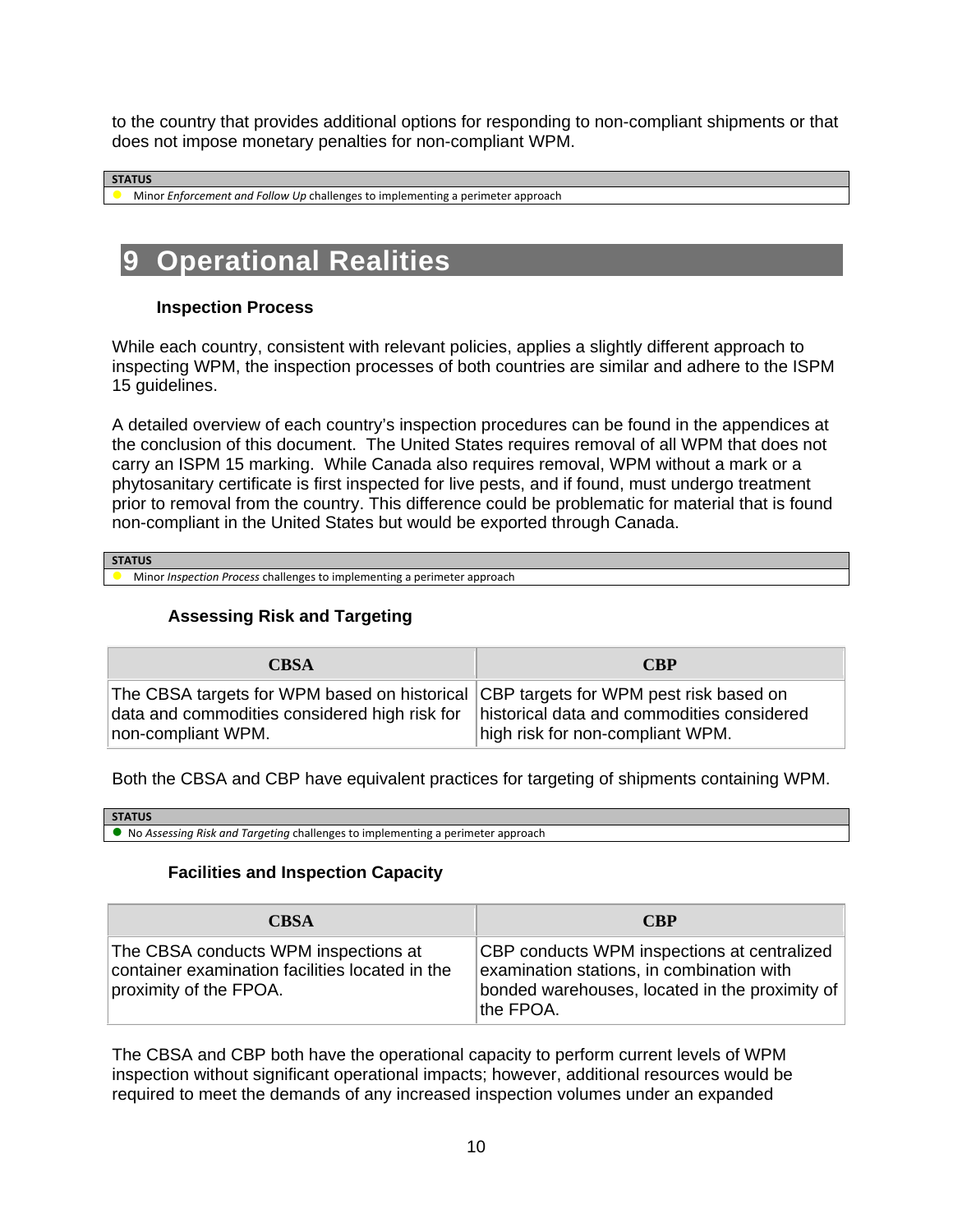perimeter approach. The sharing country would assume additional inspections in order to mitigate the likelihood that additional inspections will be required by the targeting country.

The Working Group determined that facilities in both countries meet Canadian and U.S. requirements as they pertain to performing WPM inspections at the perimeter.

#### **STATUS**

No *Facilities and Inspection Capacity* challenges to implementing a perimeter approach

#### **Training for Officers Performing WPM Inspections**

In the past year, both the CBSA and CBP released WPM training modules for their respective commercial/cargo staff to complete.

| CBSA                                                                                                                                             | CBP                                                                                                                                                                                                                                                                                                                                                                                                                                         |
|--------------------------------------------------------------------------------------------------------------------------------------------------|---------------------------------------------------------------------------------------------------------------------------------------------------------------------------------------------------------------------------------------------------------------------------------------------------------------------------------------------------------------------------------------------------------------------------------------------|
| The CBSA's online WPM Inspections course<br>is available to all CBSA staff.                                                                      | CBP's WPM training module is provided for its<br>Agriculture Specialists (CBPAS), Officers, and<br>supervisors.                                                                                                                                                                                                                                                                                                                             |
| All four of the CBSA's major commercial<br>marine ports enforcing WPM requirements<br>report having their officers trained in WPM<br>inspection. | CBPAS serve as experts and technical<br>consultants in the areas of inspection, analysis,<br>examination, and law enforcement activities<br>related to the importation of agricultural<br>commodities and conveyances at the various<br>ports of entry to prevent the introduction of<br>harmful foreign agricultural plant and animal<br>pests and diseases, and potential biological<br>terrorism agents from entering the United States. |

While CBP has personnel trained in WPM inspection covering all U.S. ports of entry; it is not the mandate of the CBSA to have specialized officers performing specific functions. There are some Canadian ports that report maintaining a specialized food, plant, and animal inspection team, but this is a local decision and not national practice.

| <b>STATUS</b>                                                          |
|------------------------------------------------------------------------|
| Minor Officer Training challenges to implementing a perimeter approach |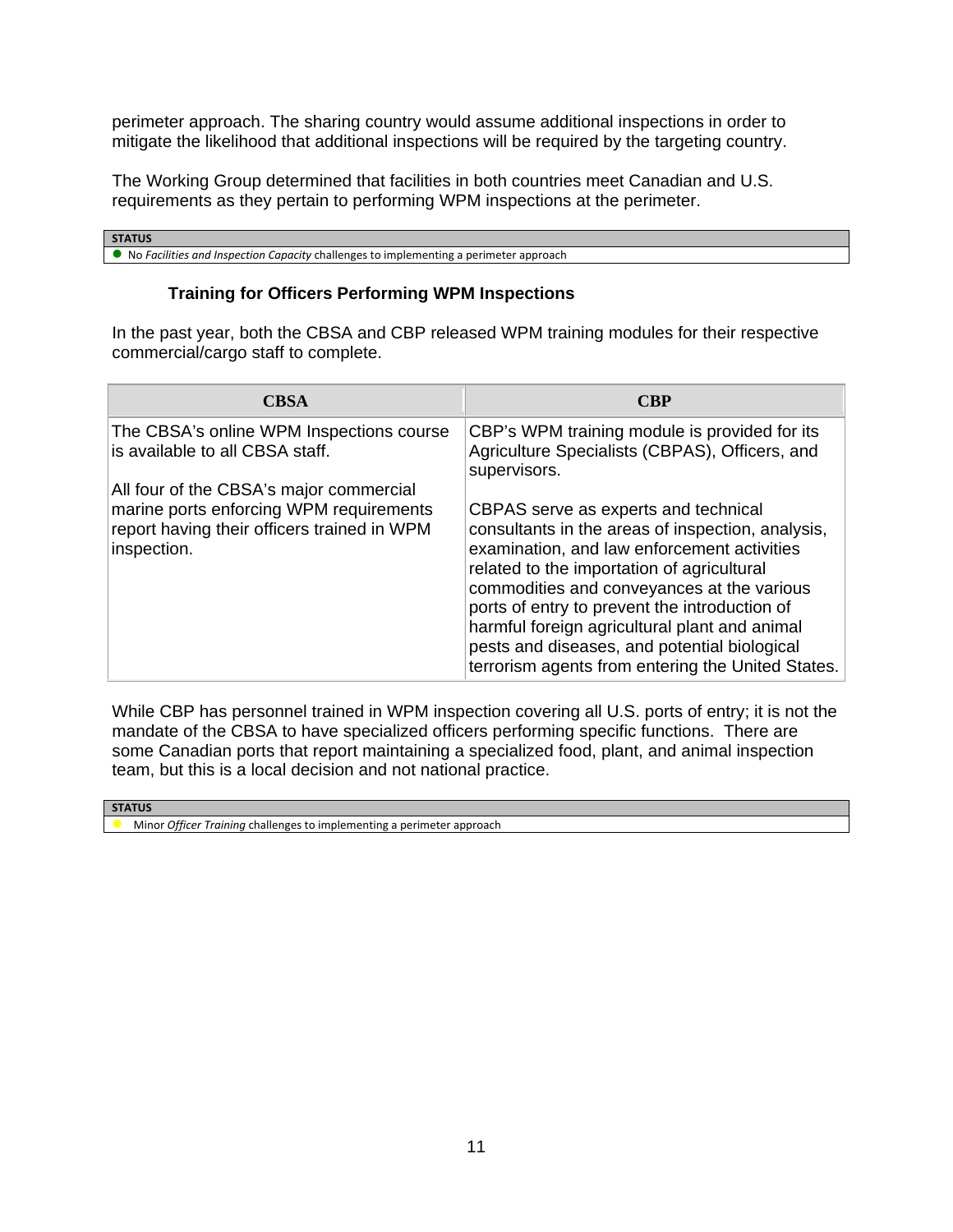### **Treatment of Non-compliant WPM**

### *Fumigation*

| <b>CFIA</b>                                                                                                                                                                                                                                                                                        | <b>APHIS</b>                                                                                                                                                                                                                                  |
|----------------------------------------------------------------------------------------------------------------------------------------------------------------------------------------------------------------------------------------------------------------------------------------------------|-----------------------------------------------------------------------------------------------------------------------------------------------------------------------------------------------------------------------------------------------|
| CFIA policy dictates that fumigation is always<br>required where feasible and where there is a<br>risk of pest escape when regulated wood pests<br>at any life stage are found during the course of<br>a WPM inspection.                                                                           | APHIS policy is to treat for live pests when<br>there is threat of emergence from the wood;<br>non-compliant WPM infested with adult pests is<br>treated and then exported, while non-compliant<br>WPM infested only with larvae is exported. |
| No distinction between pests found "in" vs. "on"<br>WPM.<br>Fumigations are performed by private,<br>provincially-licensed companies, but the<br>treatment is not directly monitored by the<br>CBSA or the CFIA. The fumigator must<br>provide a copy of the treatment certificate to<br>the CBSA. | Distinguishes between actionable pests found<br>"in" vs. "on" WPM.<br>APHIS-approved fumigators perform<br>fumigations under APHIS supervision.                                                                                               |

Methyl Bromide is the only fumigation treatment allowed by APHIS and the CFIA, and both countries have fumigations performed either at the port/inspection facility or in close proximity to the inspection site.

Both countries refuse entry of infested WPM, regardless of whether the inspecting country orders fumigation. Provided that all in-bond containers are ordered removed/exported at the FPOA, and do not continue on to the country of destination, then these policy differences are not an issue for implementing a perimeter approach.

### *Allowing for deconsolidation of mixed-load shipments*

| CBSA                                                      | <b>CBP</b>                                                                                                                                                 |
|-----------------------------------------------------------|------------------------------------------------------------------------------------------------------------------------------------------------------------|
| Consolidated shipments with no evidence of<br>discretion. | Consolidated shipments with no evidence of<br>wood pests can be deconsolidated at the port's wood pests can be deconsolidated at the port's<br>discretion. |

#### *Allowing for separation of non-compliant WPM from cargo (manipulation)*

| <b>CBSA</b>                                                                     | <b>CBP</b>                                                                                                                                                                                                                                                                                                                                                           |
|---------------------------------------------------------------------------------|----------------------------------------------------------------------------------------------------------------------------------------------------------------------------------------------------------------------------------------------------------------------------------------------------------------------------------------------------------------------|
| The manipulation of WPM for individual<br>shipments is not allowed by the CBSA. | CBP's policy is to require export; however,<br>WPM that is non-compliant due to the lack of a<br>treatment stamp can be separated at the<br>discretion of the CBP Port Director, upon<br>request of the broker. If permission is granted,<br>the procedure would be executed at a<br>warehouse or staging area to remove the<br>violative WPM from the shipment. The |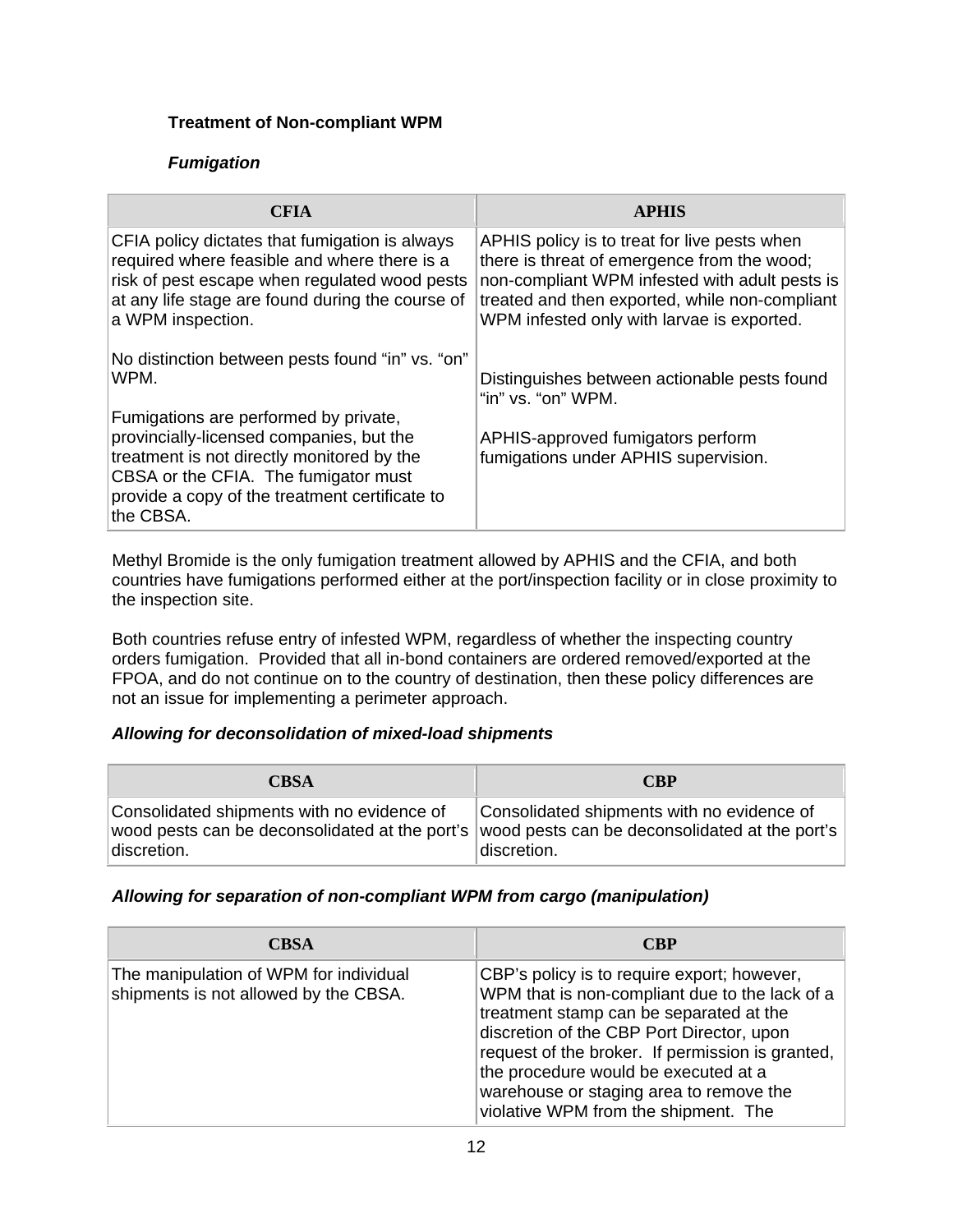| violative WPM would then have to be exported, |
|-----------------------------------------------|
| at the expense of the importer or shipper.    |

CBP has the ability to forgo discretionary separation at their ports for shipments being inspected under the ICSS pilots in an effort to harmonize practices. If the CBSA wanted to match U.S. practices, it could be done in Montreal, and possibly in Prince Rupert. Further consultation with the ports of Halifax and Vancouver would be necessary before pursuing any operational changes.

#### **STATUS**

Minor *Treatment of Non‐compliant WPM* challenges to implementing a perimeter approach

#### **Information Sharing Regarding WPM Infractions**

| <b>CBSA and CFIA</b>                                                                                                                                                                                                                                                                             | <b>CBP</b> and <b>APHIS</b>                                                                                                                                                                                                                                                                                                                                            |
|--------------------------------------------------------------------------------------------------------------------------------------------------------------------------------------------------------------------------------------------------------------------------------------------------|------------------------------------------------------------------------------------------------------------------------------------------------------------------------------------------------------------------------------------------------------------------------------------------------------------------------------------------------------------------------|
| The CBSA notifies the importer and/or shipping<br>line within 24 hours of an infraction being<br>discovered. The CFIA receives electronic<br>WPM inspection information from the CBSA<br>every month, and the NPPO of the exporting<br>country is notified of any non-compliance by<br>the CFIA. | CBP notifies the importer and/or shipping line<br>within 24 hours of an infraction being<br>discovered, and inputs the infraction<br>information into APHIS' Emergency Action<br>Database. APHIS pulls the information from<br>this database to create a report for each<br>country every month, and notifies the NPPO of<br>the exporting country of the infractions. |

The CFIA and APHIS regularly share current pest-risk data and non-compliance data between their respective agencies, and with their border agencies. In addition, annual summaries are shared at yearly bilateral meetings between the Canada and the U.S.

For a future perimeter approach, the status quo would remain: the inspecting country would notify the party in care or control of the non-compliant shipment of the infraction, and the NPPO of the inspecting country would notify the exporting foreign government.

The party in care or control of the shipment would always be notified of the non-compliance, and would be responsible for all costs and logistics surrounding the removal of the WPM. The sharing of this type of information is being discussed broadly in the context of Regulatory Cooperation Council and BtB initiatives, and is expected to become the subject of an overarching arrangement between Canada and the U.S.

#### **STATUS**

No *Information Sharing Regarding WPM Infractions* challenges to implementing a perimeter approach

# **10 Environmental Realities**

#### **Geographic Risks**

Both countries have a great deal to gain by mitigating WPM risks at the perimeter. Allowing non-compliant WPM to transit through our forested areas exposes the shared environment of Canada and the U.S. to the introduction of invasive wood pests and threatens the economies that depend on our natural resources. The CFIA and APHIS agree that these exotic wood pests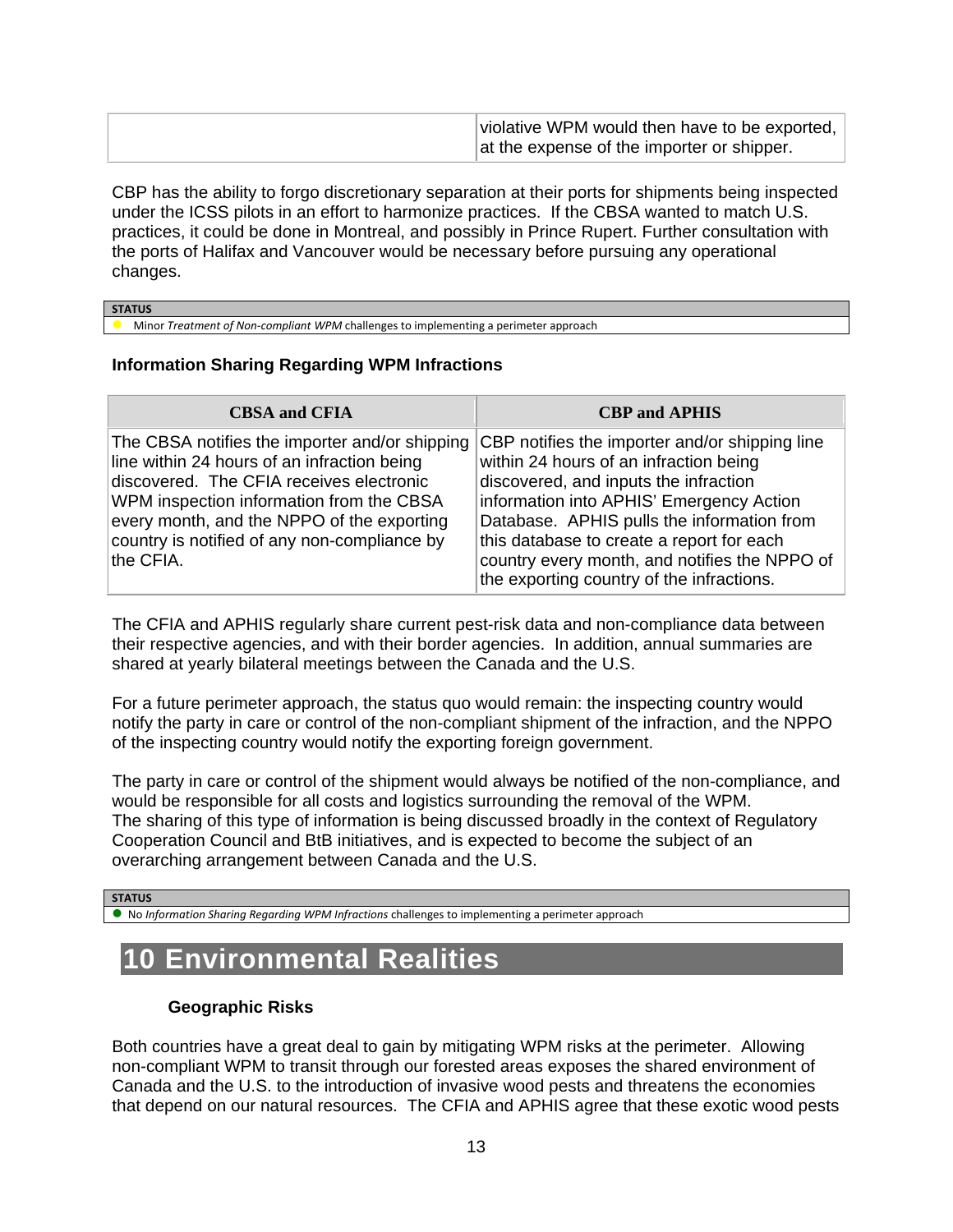will continue to be a major threat, and all four agencies believe that a perimeter approach is the most effective and efficient method to mitigate the geographic risk to both countries and minimize the operational challenges associated with its safe removal.

#### **STATUS**

No *Geographic Risks* challenges to implementing a perimeter approach

# **11 Science and Technology**

#### **Pest Samples and Diagnostics**

| <b>CBSA and CFIA</b>                                                                                                                                                                                                                                   | <b>CBP and APHIS</b>                                                                                                                                                                                                           |
|--------------------------------------------------------------------------------------------------------------------------------------------------------------------------------------------------------------------------------------------------------|--------------------------------------------------------------------------------------------------------------------------------------------------------------------------------------------------------------------------------|
| The CBSA submits samples of all suspected<br>live quarantine pests and larvae to the CFIA<br>laboratory in Ottawa, ON, for identification by<br>CFIA entomologists.                                                                                    | CBP will submit for local APHIS lab<br>identification any wood pests found in a<br>shipment that doesn't have a local officer with<br>sign-off authority for the pest. Local APHIS<br>identifiers perform the identifications. |
| Pest ID sample submissions and results are<br>communicated manually between the CBSA<br>and the CFIA. Currently, the CFIA employs a<br>system to communicate this information<br>internally; however, the CBSA does not have<br>access to this system. | Pest ID sample submissions and results are<br>communicated electronically between the CBP<br>and APHIS.                                                                                                                        |
| The CBSA's average minimum turnaround time<br>for receiving results back from the CFIA lab is<br>between two to three business days.                                                                                                                   | It takes an average of 24 hours or less in the<br>marine mode to receive identification results<br>from APHIS.                                                                                                                 |

The main reason that the U.S. has a shorter turnaround time is due to the fact that laboratory facilities and identifiers are located at the FPOA. In Canada, the CBSA ships samples to the CFIA National Laboratory in Ottawa for identification. The identification process in Canada therefore takes longer as samples must be shipped nationally, identified, verified and results returned to the port that submitted the sample. In addition, an electronic communications system dedicated to the transfer of wood-pest information between the CBSA and the CFIA does not currently exist.

### **Note: Both countries can receive an identification turnaround in as little as 24 hours when required for priority cases.**

**STATUS**

Minor *Pest Samples and Diagnostics* challenges to implementing a perimeter approach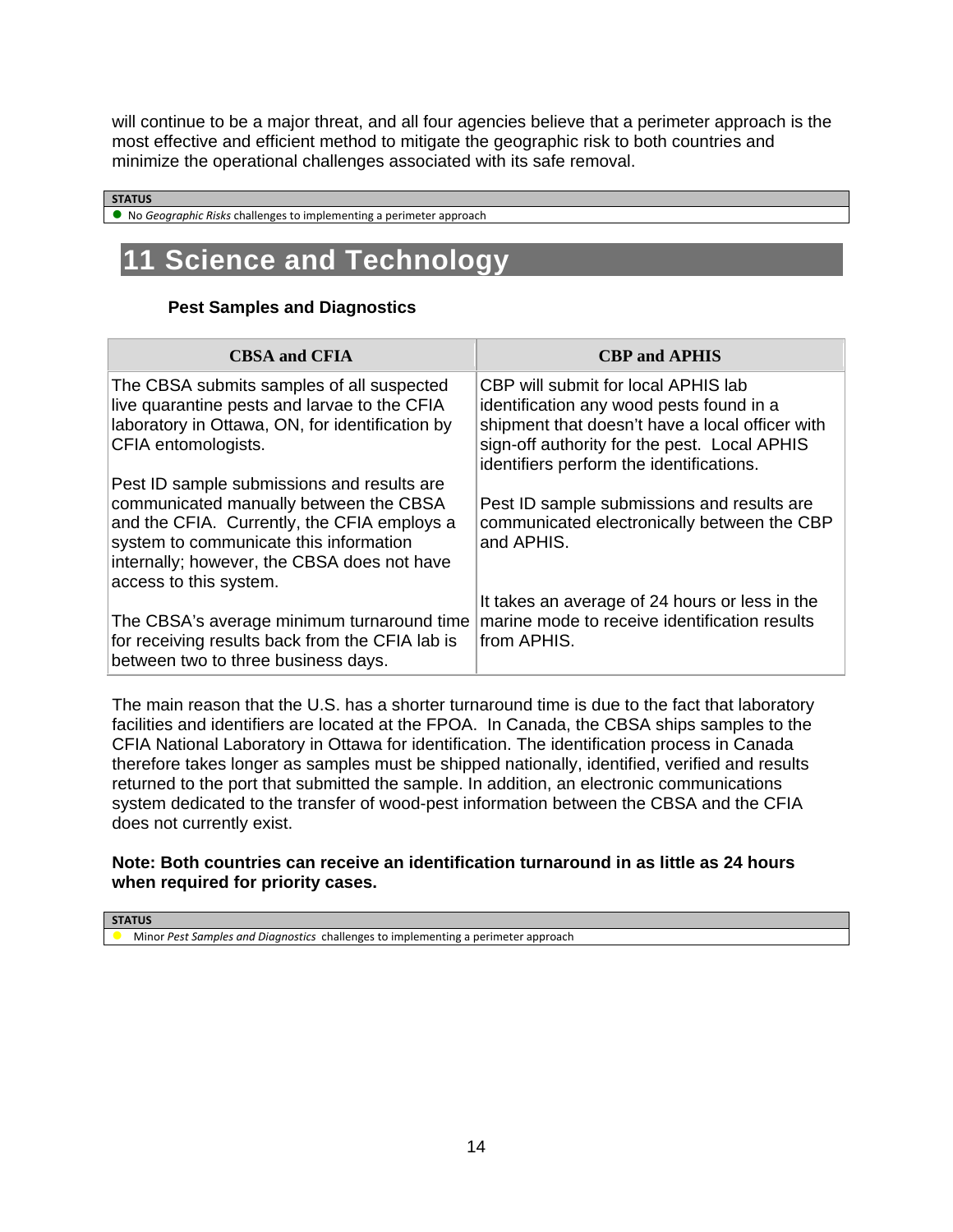### **IT and Systems**

| <b>CBSA and CFIA</b>                                                                                                                | <b>CBP</b> and <b>APHIS</b>                                                                                                        |  |
|-------------------------------------------------------------------------------------------------------------------------------------|------------------------------------------------------------------------------------------------------------------------------------|--|
| The CBSA uses an IT-based system to target<br>and record inspection results for WPM.<br>Inspection results are communicated back to | The CBP uses IT-based mode-specific<br>systems to target and record inspection results<br>for WPM. Positive inspection results are |  |
| the CFIA manually on a regular basis.                                                                                               | communicated back to APHIS electronically<br>through a shared system.                                                              |  |
| Pest ID sample submissions and results are                                                                                          |                                                                                                                                    |  |
| communicated manually between the CBSA                                                                                              | Pest ID records and results are communicated                                                                                       |  |
| and the CFIA. Currently, the CFIA employs a                                                                                         | electronically between the CBP and APHIS.                                                                                          |  |
| system to communicate this information                                                                                              |                                                                                                                                    |  |
| internally; however, the CBSA does not have                                                                                         |                                                                                                                                    |  |
| access to this system.                                                                                                              |                                                                                                                                    |  |
| <b>CBSA and CBP</b>                                                                                                                 |                                                                                                                                    |  |
| For the purposes of the ICSS pilots, Canada and the U.S. have adopted an electronic process                                         |                                                                                                                                    |  |
| to communicate information and inspection results to one another. If it proves to be successful                                     |                                                                                                                                    |  |
| during the pilots, this system could be used as the key mechanism between the two border                                            |                                                                                                                                    |  |
| agencies for communicating targets, inspection results, and refusals to the country of                                              |                                                                                                                                    |  |
| destination for any expanded perimeter initiatives.                                                                                 |                                                                                                                                    |  |

#### **STATUS**

**Minor** *IT* and Systems challenges to implementing a perimeter approach

### **Advance Cargo Arrival Information**

| <b>CBSA</b>                                                                                                                                                                     | <b>CBP</b>                                                            |
|---------------------------------------------------------------------------------------------------------------------------------------------------------------------------------|-----------------------------------------------------------------------|
| The CBSA is notified of inbound marine cargo<br>24 hours prior to loading the cargo onto the<br>vessel, and notified 24 to 96 hours prior to the<br>vessel's arrival in Canada. | CBP is notified of inbound foreign marine cargo<br>24 hours pre-load. |

#### **Each country has its own internal processes in place to properly control cargo movement.**

There is no automated system in place for real-time GPS tracking for either country.

## **STATUS**

No *Advance Cargo Arrival Information* challenges to implementing a perimeter approach

# **12 Stakeholder Impact**

The intent of this study and the proposed perimeter approach was discussed during regular meetings with stakeholders, e.g., Prince Rupert Pilot Working Group and the Border Commercial Consultative Committee's Other Government Department Sub-Committee. Additional stakeholder outreach should be undertaken to assess the costs and benefits of taking a perimeter approach to wood packaging material.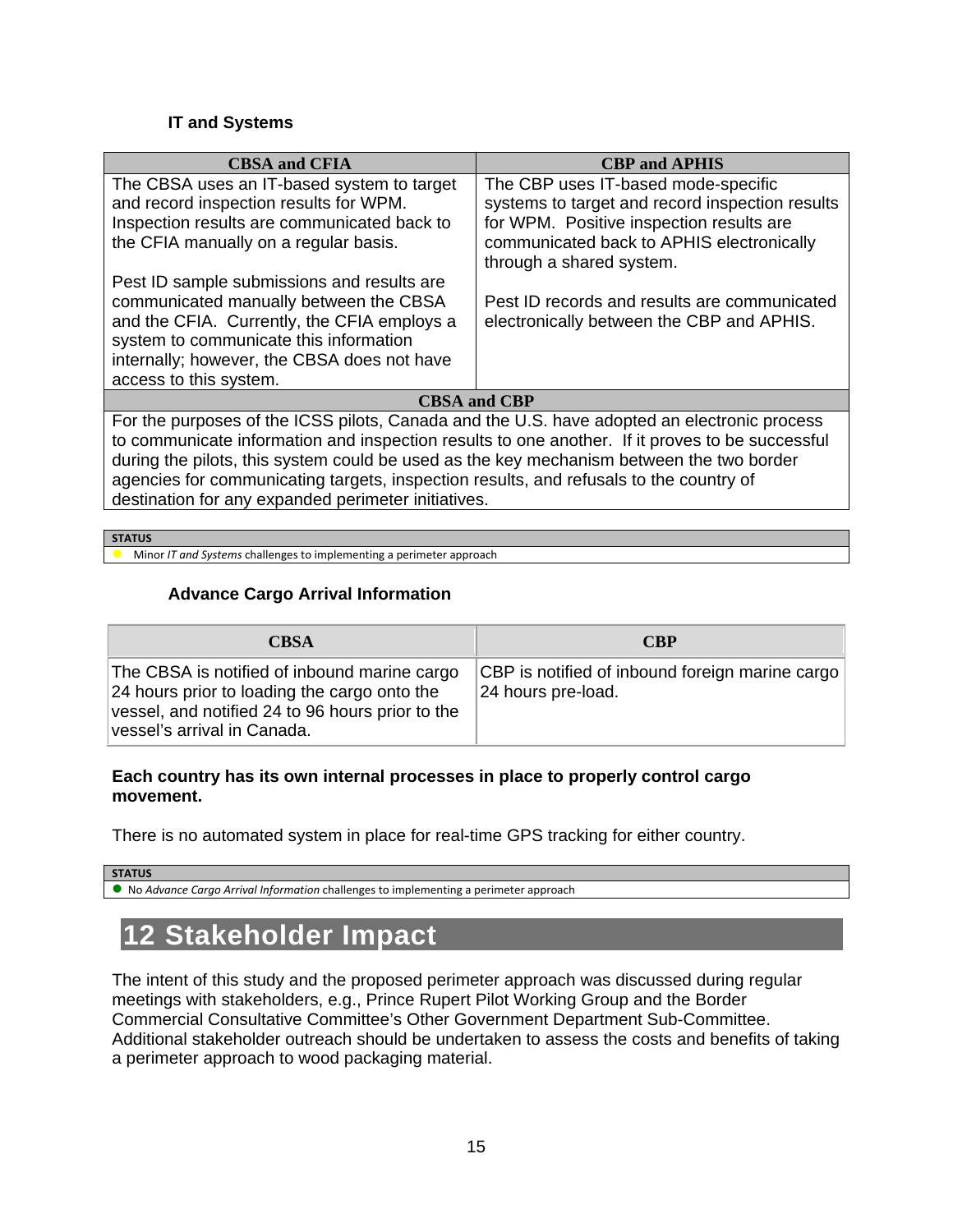A detailed, targeted consultation and communications strategy is to be addressed through an implementation plan that is to be developed pending formal endorsement of the Recommendations by both countries.

# **13 Conclusion**

Canada and the U.S. are committed to ensuring that inspected WPM crossing their border is compliant — even if it is ultimately destined for the other country — as it is in their own best interests to do so.

Regardless of any legislative or regulatory discrepancies between the two countries, neither country would knowingly allow non-compliant WPM to enter their own country and move through their interior to the other country's land border.

The Working Group determined that sharing of WPM inspection information aimed at identifying high-risk shipments is a realistic approach to facilitating cooperation between the United States and Canada enforcement of ISPM 15 requirements under the BtB Action Plan.

The Working Group also concluded, after a thorough review of each country's respective systems, that there is still essential work needed to ensure parity between the U.S. and Canadian WPM inspection regimes and prepare for implementation of a WPM information sharing inspection approach in the marine mode. As these efforts progress, the U.S. and Canadian teams should consult with their respective stakeholders on the way forward.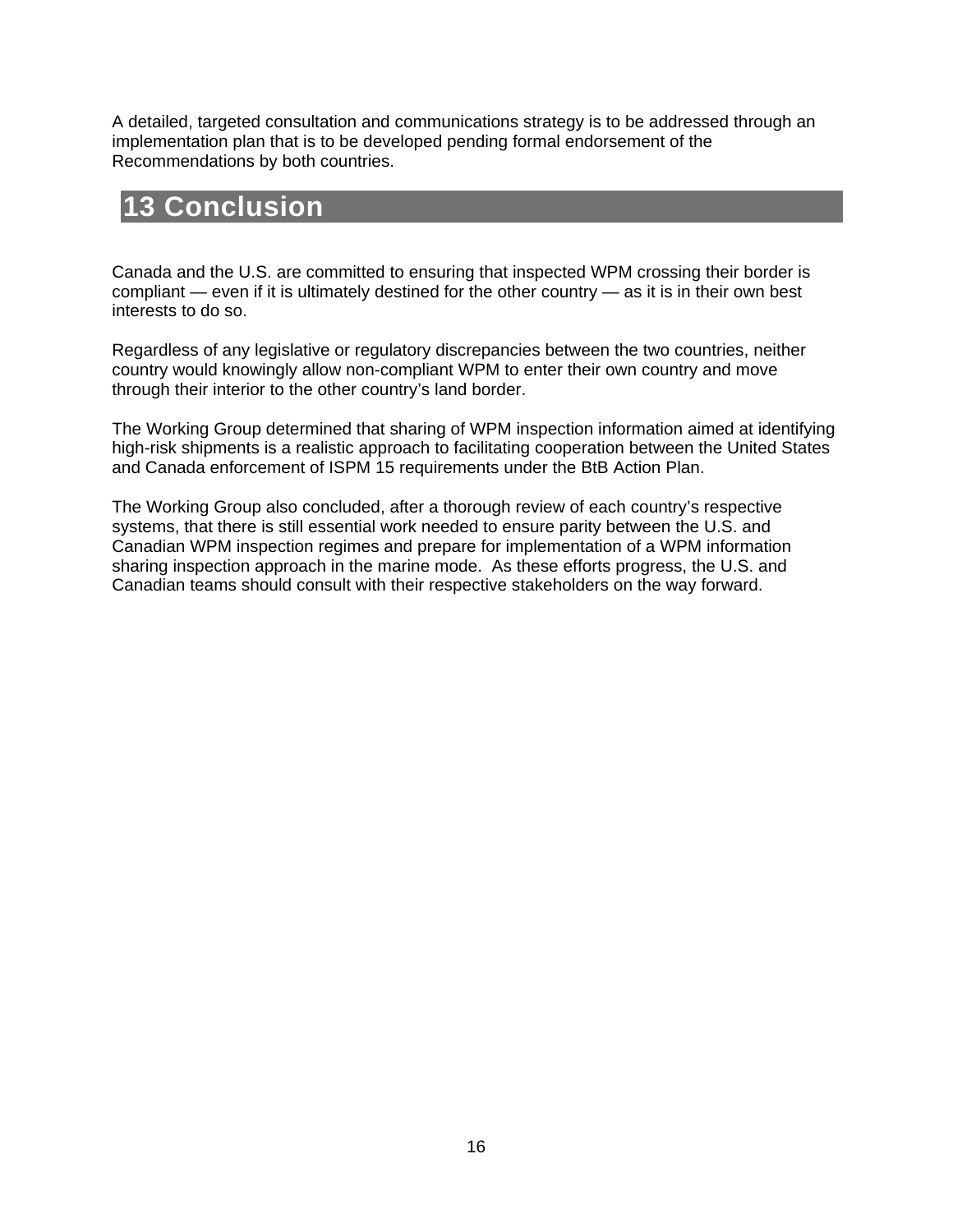# **Appendix A – Legislation and Authorities**

## **CBSA and CFIA:**

- ‐ *Agriculture and Agri-Food Administrative Monetary Penalties Act*, S.C. 1995, c. 40
- ‐ *Agriculture and Agri-Food Administrative Monetary Penalties Regulations*, SOR/2000-187
- ‐ *Customs Act*, 1985, c. 1
- ‐ *Canadian Food Inspection Agency Act* (s. 11 and 14)
- ‐ *Plant Protection Act* and *Plant Protection Regulations,* Section 21.(1.1)
- ‐ *Plant Protection Act* and *Plant Protection Regulations*, Section 25
- ‐ *International Standards For Phytosanitary Measures No. 15 (2009)* (ISPM 15: 2009)

## **CFIA**

- ‐ D-01-05: *Canadian Wood Packaging Certification Program*.
- ‐ D-98-08: *Requirements for the Entry of Wood Packaging Material into Canada*

## **CBSA**

- ‐ D19-1-1: *Food, Plants, Animals and Related Products*
- ‐ D3-1-1: *Policy Respecting the Importation and Transportation of Goods*
- ‐ *Canada Border Services Agency Schedule of Inspection Fees*

## **CBP and APHIS:**

- ‐ *Plant Protection Act*, 7 United States Code (USC) § 7712
- ‐ *Plant Protection Act*, 7 USC § 7713
- ‐ 7 Code Federal Regulation (CFR) 319.40 -3
- ‐ 7 CFR § 319.40–9: *Inspection and other requirements at port of first arrival.*
- ‐ 7 CFR Part 352 (covers transit regulations and authorizes appropriate safeguards)
- ‐ 7 CFR § 330.105 (basic authority for inspecting foreign arrivals/conveyances)
- ‐ 19 CFR § 113.63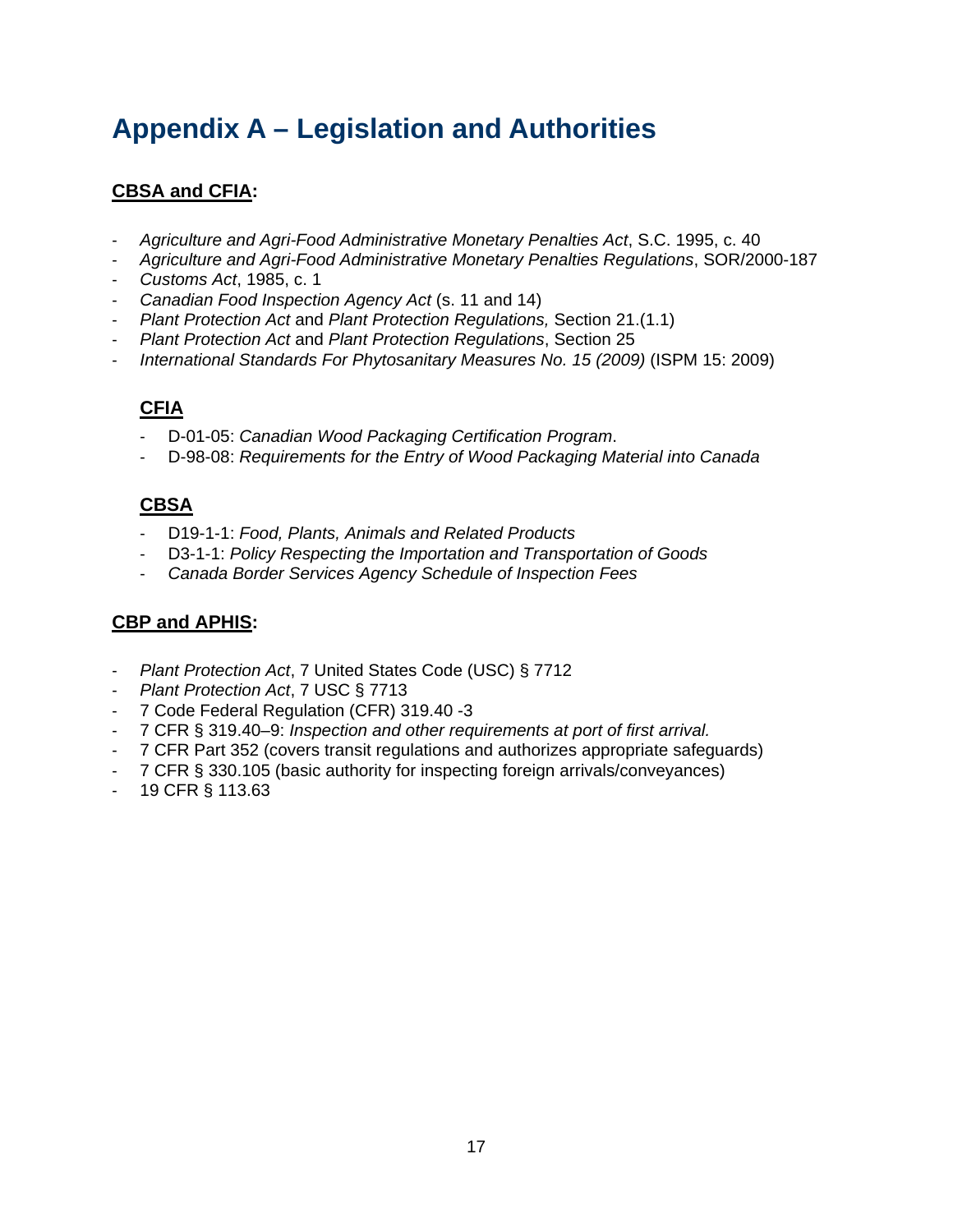# **Appendix B – CBSA WPM Inspection Process Map**